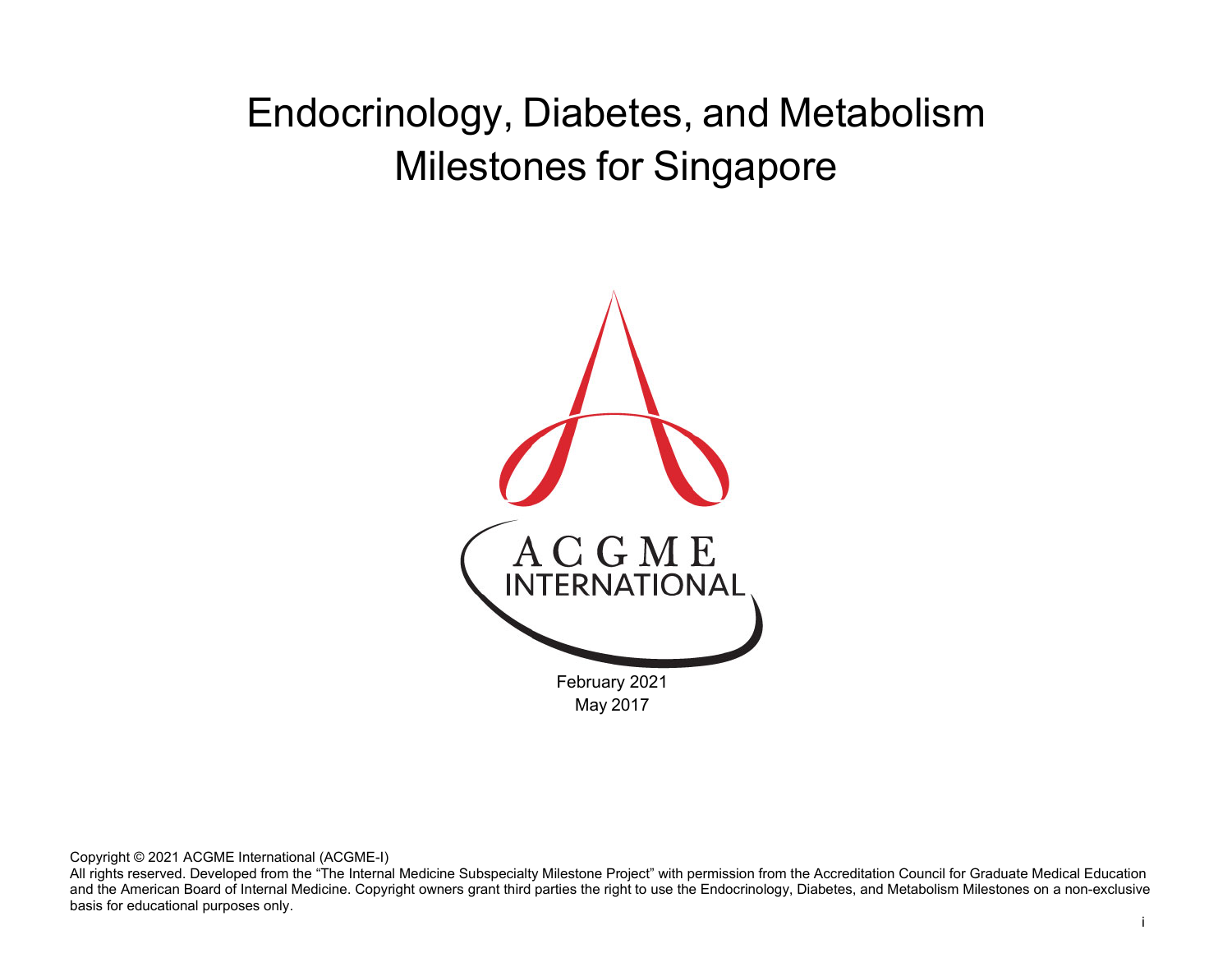### **The Endocrinology, Diabetes, and Metabolism Milestones for Singapore**

The Milestones are designed only for use in evaluation of fellows in the context of their participation in ACGME International (ACGME-I)-accredited fellowship programs. The Milestones provide a framework for assessing the development of the fellow in key dimensions of physician competence in a subspecialty. They neither represent the entirety of the dimensions of the six domains of physician competence, nor are they designed to be relevant in any other context.

Copyright © 2021 ACGME International (ACGME-I)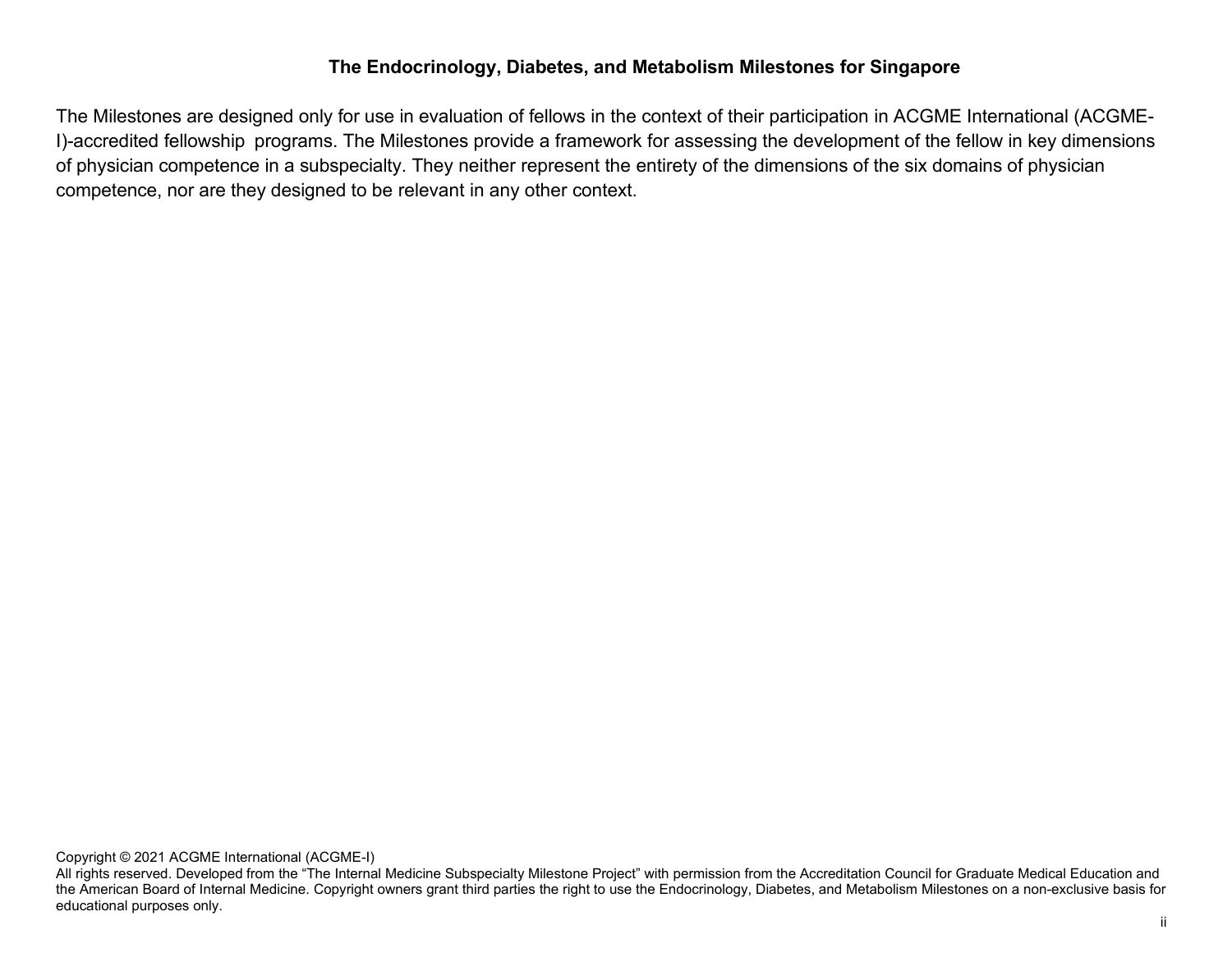## **Milestones Reporting**

This document presents milestones designed for programs to use in semi-annual review of fellow performance and reporting to the ACGME-I. Milestones are knowledge, skills, attitudes, and other attributes for each of the ACGME-I competencies organized in a developmental framework from less to more advanced. They are descriptors and targets for fellow performance as a learner moves from entry into their program through graduation.

For each period, review and reporting will involve selecting milestone levels that best describe each fellow's current performance and attributes. Milestones are arranged in numbered levels. Tracking from "Level 1" to "Level 5" is synonymous with moving from novice to expert in the specialty. These levels do not correspond with time in the educational program. Dependent upon previous education and experience, fellows may enter a program at varying points in the Milestones.

Selection of a level implies that the fellow substantially demonstrates the milestones in that level, as well as those in lower levels (see the diagram on page v).

| Level 1 | The fellow demonstrates milestones expected of an incoming fellow.                                                                                                                                                                                                                          |
|---------|---------------------------------------------------------------------------------------------------------------------------------------------------------------------------------------------------------------------------------------------------------------------------------------------|
| Level 2 | The fellow is advancing and demonstrates additional milestones, but is not yet performing at a mid-fellowship level.                                                                                                                                                                        |
| Level 3 | The fellow continues to advance and demonstrate additional milestones; the fellow demonstrates the majority of<br>milestones targeted for residency in this sub-competency.                                                                                                                 |
| Level 4 | The fellow has advanced so that he or she now substantially demonstrates the milestones targeted for<br>fellowship. This level is designed as the graduation target.                                                                                                                        |
| Level 5 | The fellow has advanced beyond performance targets set for fellowship and is demonstrating "aspirational"<br>goals which might describe the performance of someone who has been in practice for several years. It is<br>expected that only a few exceptional fellows will reach this level. |

All rights reserved. Developed from the "The Internal Medicine Subspecialty Milestone Project" with permission from the Accreditation Council for Graduate Medical Education and the American Board of Internal Medicine. Copyright owners grant third parties the right to use the Endocrinology, Diabetes, and Metabolism Milestones on a non-exclusive basis for educational purposes only.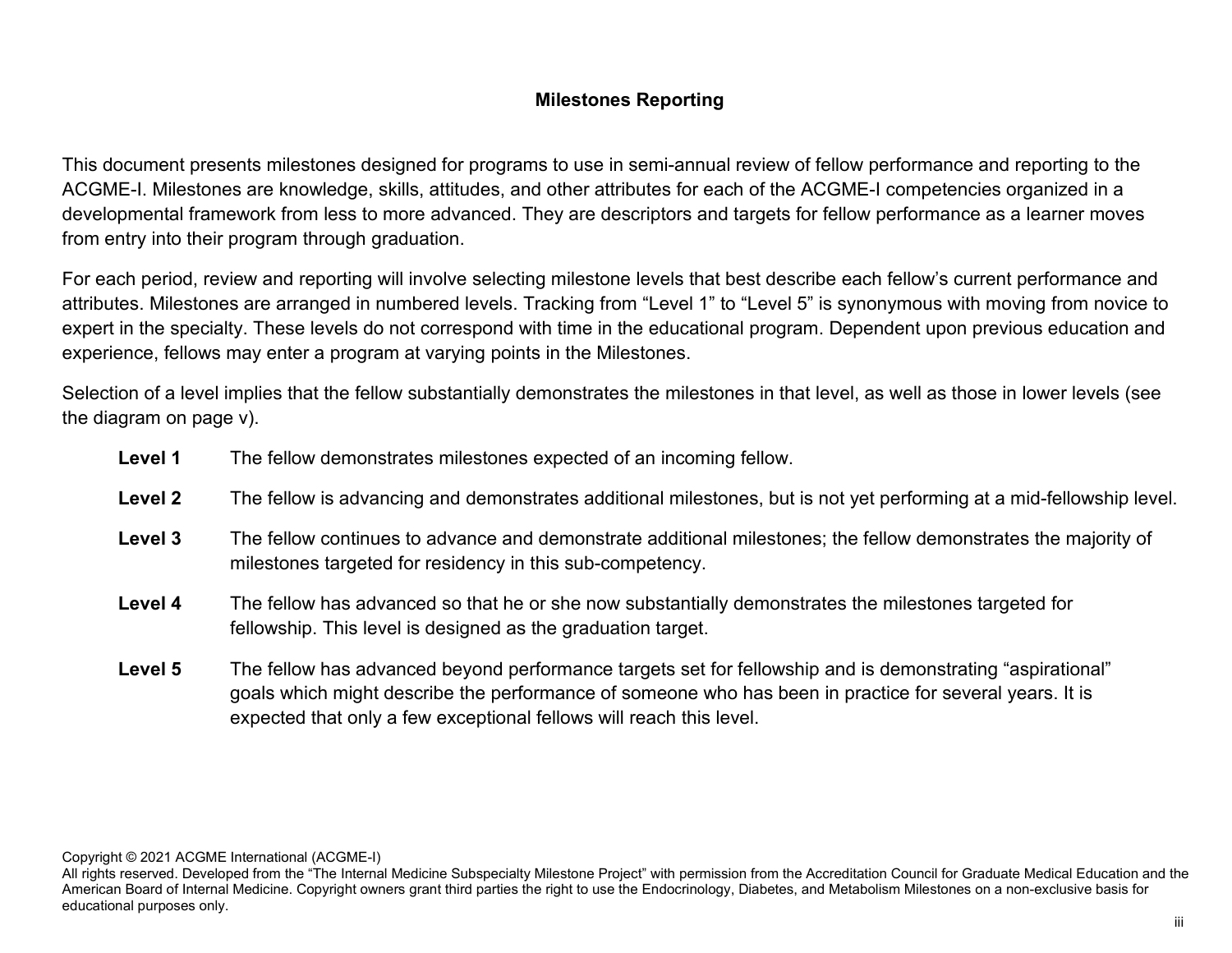## **Additional Notes**

The "Level 4" Milestones are designed as the graduation *target* and *do not* represent a graduation *requirement*. Making decisions about readiness for graduation is the purview of the program director. Study of Milestones performance data will be required before the ACGME-I and its partners will be able to determine whether milestones in the first four levels appropriately represent the developmental framework, and whether Milestone data overall are of sufficient quality to be used for high-stakes decisions.

*Answers to Frequently Asked Questions about Milestones are posted on the [ACGME-I](http://www.acgme-i.org/) [website.](http://www.acgme-i.org/)*

Copyright © 2021 ACGME International (ACGME-I)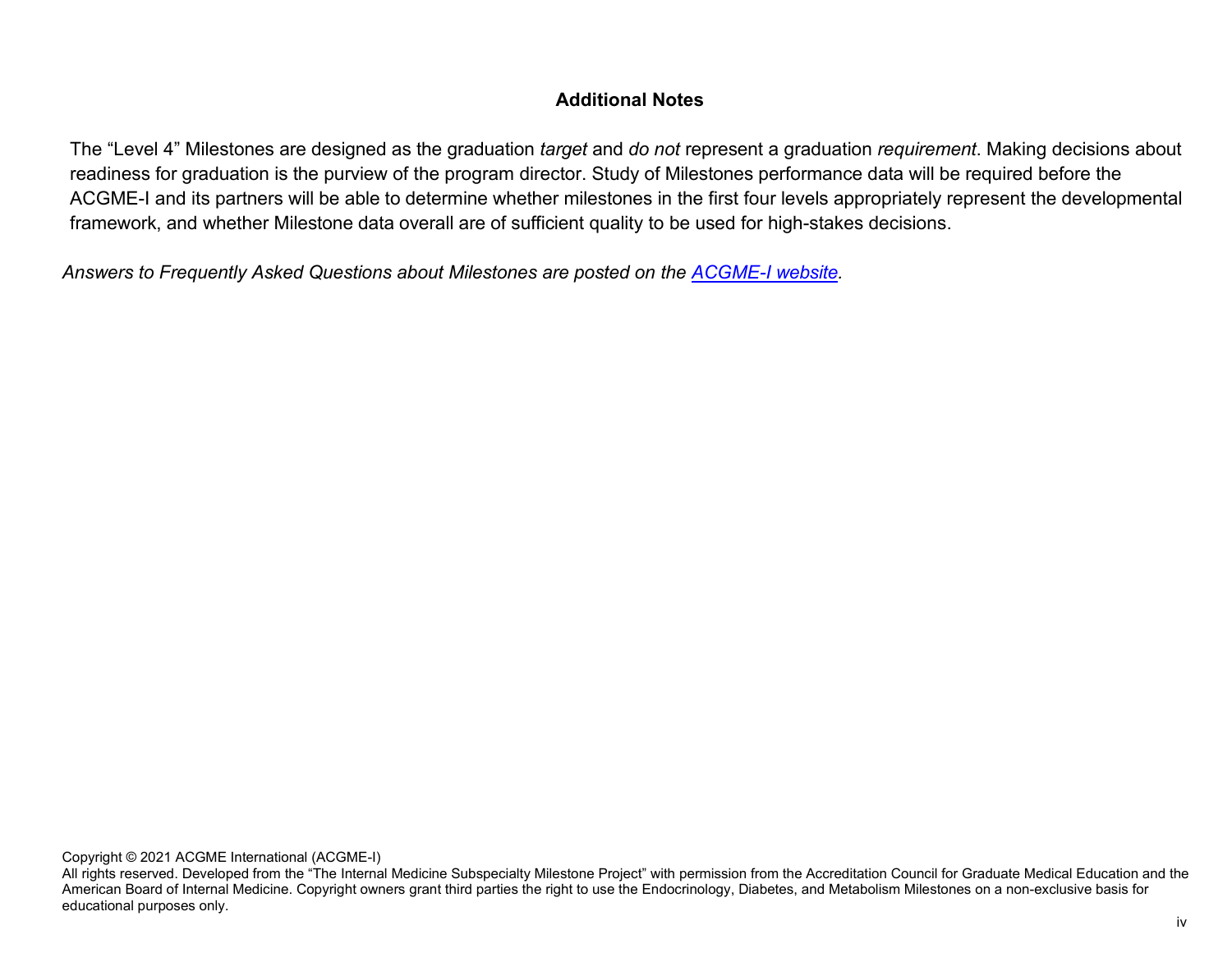The diagram below presents an example set of milestones for one subcompetency in the same format as the ACGME-I Report Worksheet. For each reporting period, a learner's performance on the milestones for each subcompetency will be indicated by selecting the level of milestones that best describes that learner's performance in relation to those milestones.

| Practice-Based Learning and Improvement 2: Reflective Practice and Commitment to Personal Growth                                                                                                                                |                                                                                                                                              |                                                                                                                                            |                                                                                                                                                                                                      |                                                                                            |  |  |  |
|---------------------------------------------------------------------------------------------------------------------------------------------------------------------------------------------------------------------------------|----------------------------------------------------------------------------------------------------------------------------------------------|--------------------------------------------------------------------------------------------------------------------------------------------|------------------------------------------------------------------------------------------------------------------------------------------------------------------------------------------------------|--------------------------------------------------------------------------------------------|--|--|--|
| Level 1                                                                                                                                                                                                                         | Level <sub>2</sub>                                                                                                                           | Level 3                                                                                                                                    | Level 4                                                                                                                                                                                              | Level 5                                                                                    |  |  |  |
| Accepts responsibility for<br>personal and professional<br>development by<br>establishing goals                                                                                                                                 | Demonstrates openness to<br>performance data<br>(feedback and other input)<br>in order to inform goals                                       | Seeks performance data<br>episodically, with<br>adaptability and humility                                                                  | Intentionally seeks<br>performance data<br>consistently, with<br>adaptability and humility                                                                                                           | Role models consistently<br>seeking performance data,<br>with adaptability and<br>humility |  |  |  |
| Identifies the factors that<br>Analyzes and reflects on<br>the factors that contribute<br>contribute to gap(s)<br>between expectations and<br>to gap(s) between<br>actual performance<br>expectations and actual<br>performance |                                                                                                                                              | Analyzes, reflects on, and<br>institutes behavioral<br>change(s) to narrow the<br>gap(s) between<br>expectations and actual<br>performance | Challenges assumptions<br>and considers alternatives<br>in narrowing the gap(s)<br>between expectations and<br>actual performance                                                                    | Coaches others on<br>reflective practice                                                   |  |  |  |
| Actively seeks<br>opportunities to improve                                                                                                                                                                                      | Designs and implements a<br>learning plan, with<br>prompting                                                                                 | Independently creates and<br>implements a learning plan                                                                                    | Uses performance data to<br>measure the effectiveness<br>of the learning plan and,<br>when necessary, improves<br>it                                                                                 | Facilitates the design and<br>implementation of learning<br>plans for others               |  |  |  |
|                                                                                                                                                                                                                                 |                                                                                                                                              |                                                                                                                                            |                                                                                                                                                                                                      |                                                                                            |  |  |  |
| Comments:                                                                                                                                                                                                                       |                                                                                                                                              |                                                                                                                                            |                                                                                                                                                                                                      | Not Yet Achieved Level 1                                                                   |  |  |  |
| demonstrated.                                                                                                                                                                                                                   | Selecting a response box in the<br>middle of a level implies that<br>milestones in that level and in lower<br>levels have been substantially |                                                                                                                                            | Selecting a response box on the line in<br>between levels indicates that milestones<br>in lower levels have been substantially<br>demonstrated as well as some<br>milestones in the higher level(s). |                                                                                            |  |  |  |

Copyright © 2021 ACGME International (ACGME-I)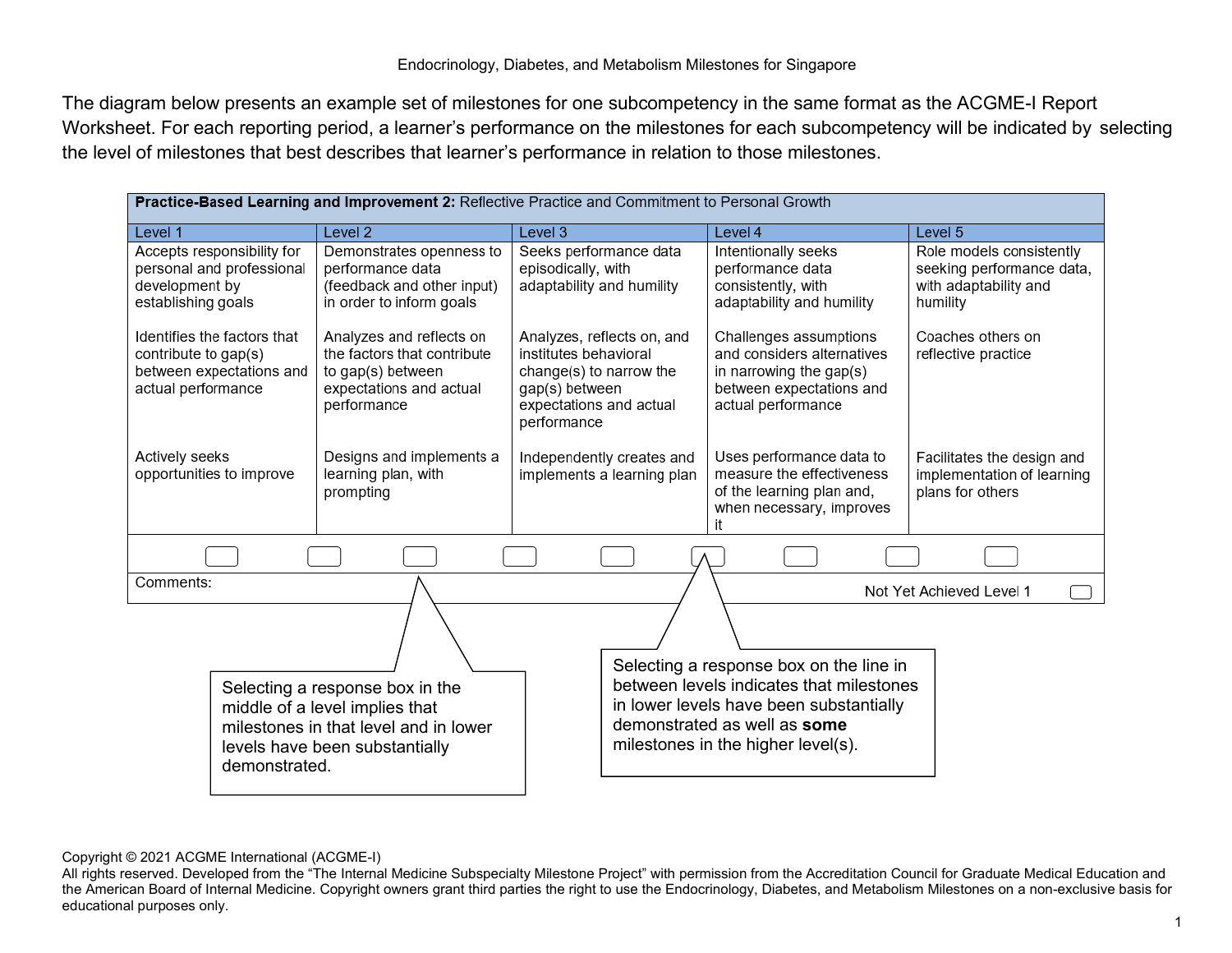| <b>Patient Care 1:</b> Gathers and Synthesizes Essential and Accurate Information to Define Each Patient's Clinical Problem(s) |                              |                                                      |                              |                              |  |  |  |
|--------------------------------------------------------------------------------------------------------------------------------|------------------------------|------------------------------------------------------|------------------------------|------------------------------|--|--|--|
| Level 1                                                                                                                        | Level <sub>2</sub>           | Level 3                                              | Level 4                      | Level 5                      |  |  |  |
| Sometimes can collect                                                                                                          | Consistently acquires        | Acquires accurate histories                          | Obtains relevant historical  | Role models and teaches      |  |  |  |
| accurate historical data                                                                                                       | accurate and relevant        | in an efficient, prioritized,                        | subtleties, including        | the effective use of history |  |  |  |
|                                                                                                                                | histories                    | and hypothesis-driven                                | sensitive information that   | and physical examination     |  |  |  |
| Can perform physical                                                                                                           |                              | fashion                                              | informs the differential     | skills to minimize the need  |  |  |  |
| exam, but misses some                                                                                                          | Consistently performs        |                                                      | diagnosis                    | for further diagnostic       |  |  |  |
| key physical exam findings                                                                                                     | accurate and appropriately   | Performs accurate physical                           |                              | testing                      |  |  |  |
|                                                                                                                                | thorough physical exams      | exams targeted to the                                | Identifies subtle or unusual |                              |  |  |  |
| Relies exclusively on                                                                                                          |                              | patient's problems                                   | physical exam findings       |                              |  |  |  |
| documentation of others to                                                                                                     | Consistently recognizes      |                                                      |                              |                              |  |  |  |
| generate own database or                                                                                                       | patient's central clinical   | Uses and synthesizes                                 | Efficiently uses all sources |                              |  |  |  |
| differential diagnosis or is                                                                                                   | problem but develops         | collected data to define a                           | of secondary data to         |                              |  |  |  |
| overly reliant on secondary                                                                                                    | limited differential         | patient's central clinical                           | inform differential          |                              |  |  |  |
| data                                                                                                                           | diagnoses                    | problem(s) to generate a<br>prioritized differential | diagnosis                    |                              |  |  |  |
| Recognizes patient's                                                                                                           | Consistently recognizes      | diagnosis and problem list                           | Effectively uses history     |                              |  |  |  |
| central clinical problems                                                                                                      | potentially life-threatening |                                                      | and physical examination     |                              |  |  |  |
| sometimes                                                                                                                      | problems                     |                                                      | skills to minimize the need  |                              |  |  |  |
|                                                                                                                                |                              |                                                      | for further diagnostic       |                              |  |  |  |
| Sometimes recognizes                                                                                                           |                              |                                                      | testing                      |                              |  |  |  |
| potentially life-threatening                                                                                                   |                              |                                                      |                              |                              |  |  |  |
| problems sometimes                                                                                                             |                              |                                                      |                              |                              |  |  |  |
|                                                                                                                                |                              |                                                      |                              |                              |  |  |  |
| Comments:                                                                                                                      |                              |                                                      |                              | Not Yet Achieved Level 1     |  |  |  |
|                                                                                                                                |                              |                                                      |                              |                              |  |  |  |

**Patient Care 1:** Gathers and Synthesizes Essential and Accurate Information to Define Each Patient's Clinical Problem(s)

All rights reserved. Developed from the "The Internal Medicine Subspecialty Milestone Project" with permission from the Accreditation Council for Graduate Medical Education and the American Board of Internal Medicine. Copyright owners grant third parties the right to use the Endocrinology, Diabetes, and Metabolism Milestones on a non-exclusive basis for educational purposes only.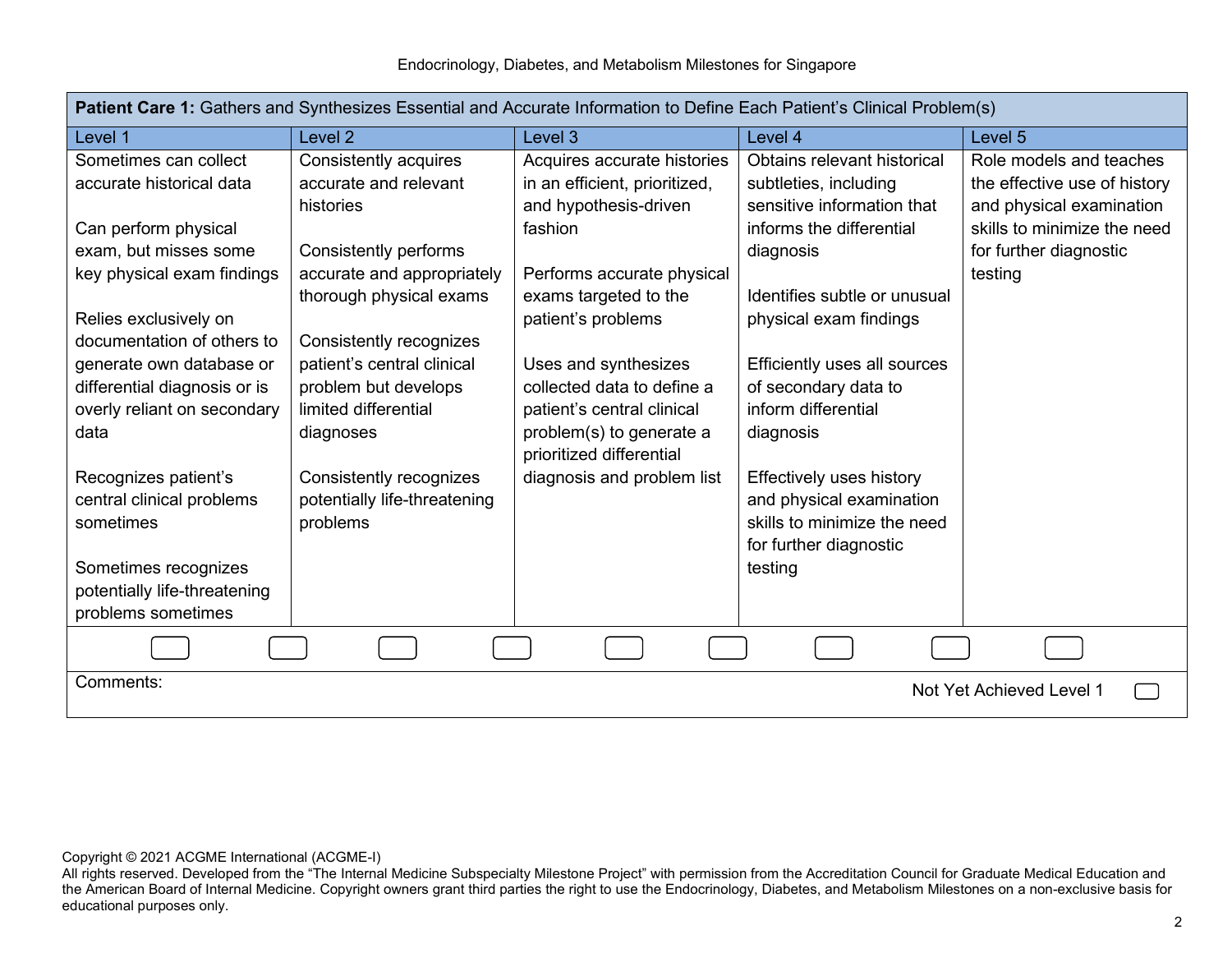Endocrinology, Diabetes, and Metabolism Milestones for Singapore

| Patient Care 2: Develops and Achieves Comprehensive Management Plan for Each Patient |                           |                             |                                                 |                            |  |  |
|--------------------------------------------------------------------------------------|---------------------------|-----------------------------|-------------------------------------------------|----------------------------|--|--|
| Level 1                                                                              | Level 2                   | Level 3                     | Level 4                                         | Level 5                    |  |  |
| Sometimes creates                                                                    | Consistently develops an  | Consistently develops       | Appropriately modifies                          | Role models and teaches    |  |  |
| appropriate or accurate                                                              | appropriate care plan but | appropriate care plan       | care plans based on                             | complex and patient-       |  |  |
| care plans                                                                           | seeks additional guidance |                             | patient's clinical course,                      | centered care              |  |  |
|                                                                                      | when needed               | Consistently recognizes     | additional data, patient                        |                            |  |  |
| Sometimes reacts to                                                                  |                           | situations requiring urgent | preferences, and cost-                          | Develops customized,       |  |  |
| situations that require                                                              | Consistently reacts to    | or emergency care and       | effectiveness principles                        | prioritized care plans for |  |  |
| urgent or emergency care                                                             | situations that require   | arranges for an             |                                                 | the most complex patients, |  |  |
|                                                                                      | urgent or emergency care  | appropriate level of care   | Recognizes disease                              | incorporating diagnostic   |  |  |
| Sometimes seeks                                                                      |                           |                             | presentations that deviate                      | uncertainty and cost-      |  |  |
| additional guidance when                                                             |                           | Appropriately manages       | from common patterns and                        | effectiveness principles   |  |  |
| needed                                                                               |                           | straightforward, common     | require complex decision                        |                            |  |  |
|                                                                                      |                           | infectious disease cases    | making, incorporating<br>diagnostic uncertainty |                            |  |  |
|                                                                                      |                           | Seeks additional guidance   |                                                 |                            |  |  |
|                                                                                      |                           | and/or consultation, as     | Manages complex acute                           |                            |  |  |
|                                                                                      |                           | appropriate                 | and chronic conditions                          |                            |  |  |
|                                                                                      |                           |                             |                                                 |                            |  |  |
|                                                                                      |                           |                             |                                                 |                            |  |  |
| Comments:<br>Not Yet Achieved Level 1                                                |                           |                             |                                                 |                            |  |  |

Copyright © 2021 ACGME International (ACGME-I)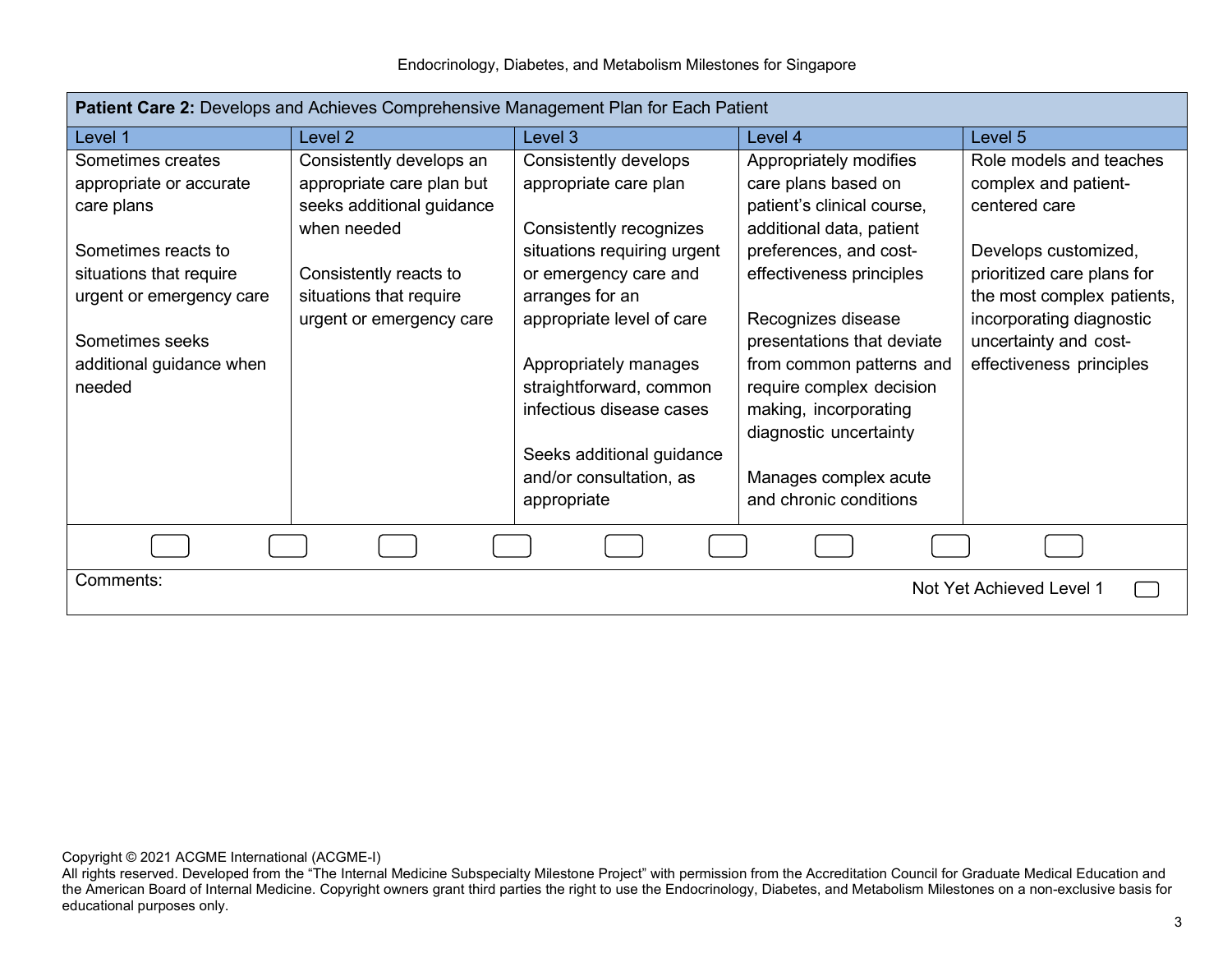| Patient Care 3: Manages Patients with Progressive Responsibility and Independence |                                                     |                                                         |                              |                              |  |  |
|-----------------------------------------------------------------------------------|-----------------------------------------------------|---------------------------------------------------------|------------------------------|------------------------------|--|--|
| Level 1                                                                           | Level <sub>2</sub>                                  | Level 3                                                 | Level 4                      | Level 5                      |  |  |
| At all times, requires direct                                                     | Sometimes requires direct                           | Requires indirect                                       | Independently manages        | <b>Effectively manages</b>   |  |  |
| supervision in the delivery                                                       | supervision to ensure patient                       | supervision to ensure                                   | patients across applicable   | unusual, rare, or complex    |  |  |
| of patient care                                                                   | safety and quality care                             | patient safety and quality                              | inpatient, outpatient, and   | disorders in all appropriate |  |  |
|                                                                                   |                                                     | care                                                    | ambulatory clinical settings | clinical settings            |  |  |
| At all times, requires direct                                                     | Sometimes requires direct                           |                                                         | who have a broad             |                              |  |  |
| supervision to manage                                                             | supervision to manage                               | Provides appropriate                                    | spectrum of clinical         |                              |  |  |
| problems or common                                                                | problems or common chronic                          | preventive care and                                     | disorders, including         |                              |  |  |
| chronic diseases in                                                               | diseases in appropriate                             | chronic disease                                         | undifferentiated syndromes   |                              |  |  |
| appropriate clinical settings                                                     | clinical settings                                   | management in                                           |                              |                              |  |  |
|                                                                                   |                                                     | appropriate clinical                                    | Seeks additional guidance    |                              |  |  |
| At all times, provides                                                            | Provides preventive care in                         | settings with minimal                                   | and/or consultation as       |                              |  |  |
| preventive care in                                                                | appropriate clinical settings                       | guidance                                                | appropriate                  |                              |  |  |
| appropriate clinical settings                                                     | with guidance most of the                           |                                                         |                              |                              |  |  |
| with guidance                                                                     | time                                                | Provides comprehensive                                  | Appropriately manages        |                              |  |  |
|                                                                                   |                                                     | care for single or multiple                             | situations requiring urgent  |                              |  |  |
| At all times, requires direct                                                     | Sometimes requires direct                           | diagnoses in all                                        | or emergency care            |                              |  |  |
| supervision to manage                                                             | supervision to manage                               | appropriate clinical                                    |                              |                              |  |  |
| patients with                                                                     | patients with straightforward                       | settings                                                | Effectively supervises the   |                              |  |  |
| straightforward diagnoses                                                         | diagnoses in all appropriate                        |                                                         | management decisions of      |                              |  |  |
| in all appropriate clinical                                                       | clinical settings                                   | Under supervision,                                      | the team in all appropriate  |                              |  |  |
| settings                                                                          |                                                     | provides appropriate care<br>in the intensive care unit | clinical settings            |                              |  |  |
|                                                                                   | Manages complex inpatients<br>or patients requiring |                                                         |                              |                              |  |  |
|                                                                                   | intensive care with guidance                        | Initiates management                                    |                              |                              |  |  |
|                                                                                   |                                                     | plans for urgent or                                     |                              |                              |  |  |
|                                                                                   |                                                     | emergency care                                          |                              |                              |  |  |
|                                                                                   |                                                     |                                                         |                              |                              |  |  |
|                                                                                   |                                                     |                                                         |                              |                              |  |  |
| Comments:                                                                         |                                                     |                                                         |                              | Not Yet Achieved Level 1     |  |  |
|                                                                                   |                                                     |                                                         |                              |                              |  |  |

All rights reserved. Developed from the "The Internal Medicine Subspecialty Milestone Project" with permission from the Accreditation Council for Graduate Medical Education and the American Board of Internal Medicine. Copyright owners grant third parties the right to use the Endocrinology, Diabetes, and Metabolism Milestones on a non-exclusive basis for educational purposes only.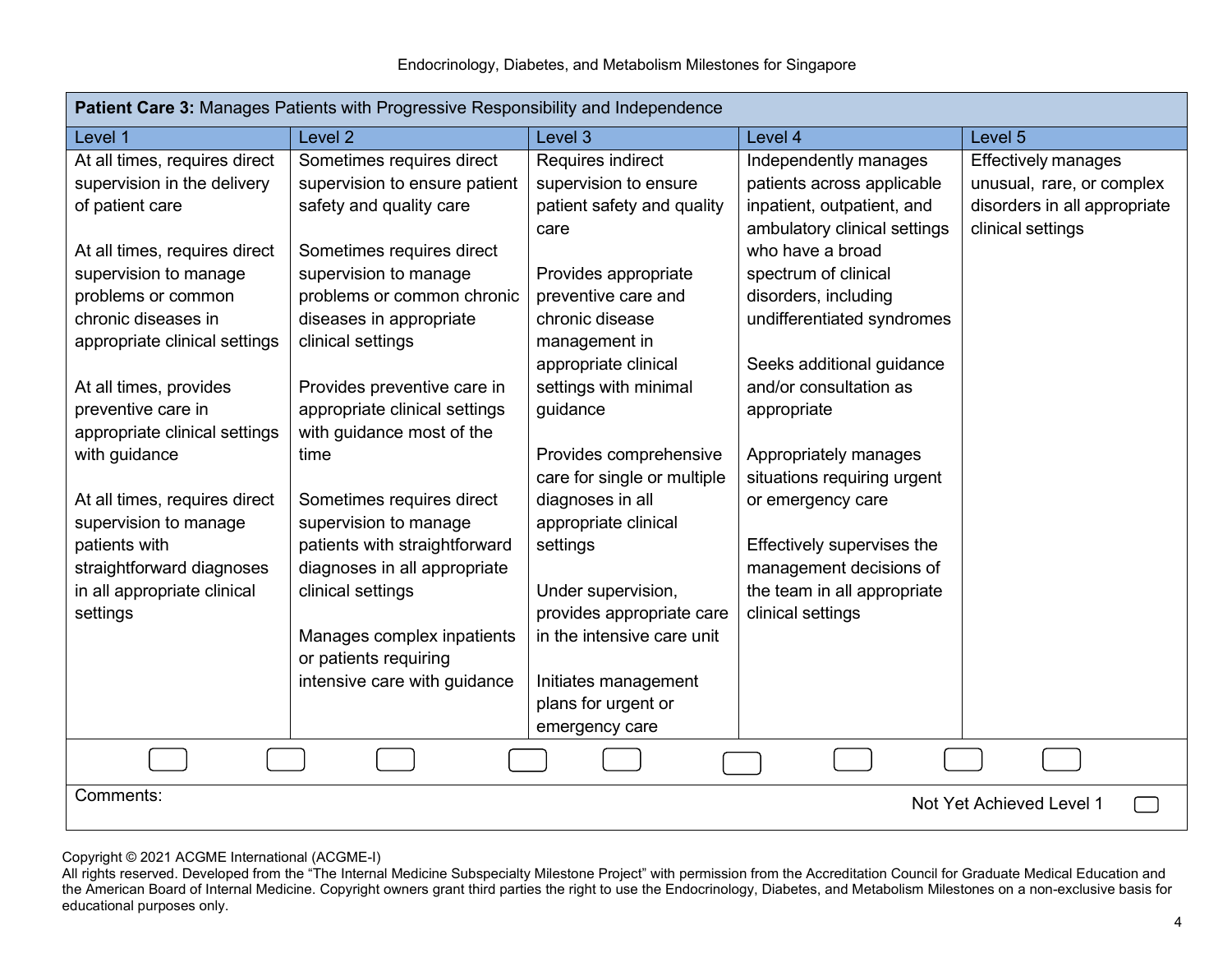| Patient Care 4: Demonstrates Skill in Performing and Interpreting Invasive Procedures                                                                                                                                                                                                                                                                                                              |                                                                                                                                                                                                                                                                                                                                    |                                                                                                                                                                                                                                                                                                                                                                                                                                              |                                                                                                                                                                                                                                                                                                                                                                                                                                                                                                                                                                                                      |                                                                                                                                                                                                                                                                                                                                                                                                   |  |  |  |
|----------------------------------------------------------------------------------------------------------------------------------------------------------------------------------------------------------------------------------------------------------------------------------------------------------------------------------------------------------------------------------------------------|------------------------------------------------------------------------------------------------------------------------------------------------------------------------------------------------------------------------------------------------------------------------------------------------------------------------------------|----------------------------------------------------------------------------------------------------------------------------------------------------------------------------------------------------------------------------------------------------------------------------------------------------------------------------------------------------------------------------------------------------------------------------------------------|------------------------------------------------------------------------------------------------------------------------------------------------------------------------------------------------------------------------------------------------------------------------------------------------------------------------------------------------------------------------------------------------------------------------------------------------------------------------------------------------------------------------------------------------------------------------------------------------------|---------------------------------------------------------------------------------------------------------------------------------------------------------------------------------------------------------------------------------------------------------------------------------------------------------------------------------------------------------------------------------------------------|--|--|--|
| Level 1                                                                                                                                                                                                                                                                                                                                                                                            | Level <sub>2</sub>                                                                                                                                                                                                                                                                                                                 | Level 3                                                                                                                                                                                                                                                                                                                                                                                                                                      | Level 4                                                                                                                                                                                                                                                                                                                                                                                                                                                                                                                                                                                              | Level <sub>5</sub>                                                                                                                                                                                                                                                                                                                                                                                |  |  |  |
| Possesses insufficient<br>technical skill for safe<br>completion of common<br>invasive procedures with<br>appropriate supervision<br>Sometimes recognizes<br>patient safety and comfort<br>when performing invasive<br>procedures<br>Applies the ethical principles<br>of informed consent<br>Recognizes the need to<br>obtain informed consent for<br>procedures, but ineffectively<br>obtains it | Possesses basic technical<br>skill for safe completion of<br>common invasive<br>procedures with appropriate<br>direct supervision<br>Is attentive to patient safety<br>and comfort when<br>performing invasive<br>procedures<br>Recognizes the need to<br>obtain informed consent for<br>procedures, and effectively<br>obtains it | Possesses sufficient<br>technical skill for the<br>completion and<br>interpretation of some<br>common invasive procedure<br>with appropriate indirect<br>supervision<br>Consistently manages<br>patient safety and comfort<br>when performing invasive<br>procedure<br>Recognizes appropriate<br>patients, indications, and<br>associated risks in the<br>performance of invasive<br>procedures<br>Obtains and documents<br>informed consent | Consistently demonstrates<br>technical skill to perform and<br>interpret invasive procedures<br>successfully and safely<br>Maximizes patient comfort<br>and safety when performing<br>invasive procedures<br>Consistently recognizes<br>appropriate patients,<br>indications, and associated<br>risks in the performance of<br>invasive procedures<br>Effectively obtains and<br>documents informed consent<br>in challenging circumstances<br>(e.g., language or cultural<br>barriers)<br>Quantifies evidence for risk-<br>benefit analysis during<br>obtainment of informed<br>consent for complex | Demonstrates skill to<br>independently perform and<br>interpret complex invasive<br>procedures that are<br>anticipated for future<br>practice<br>Demonstrates expertise to<br>teach and supervise others<br>in the performance of<br>invasive procedures<br>Designs consent instrument<br>for a human subject<br>research study; files an<br><b>Institution Review Board</b><br>(IRB) application |  |  |  |
| procedures or therapies                                                                                                                                                                                                                                                                                                                                                                            |                                                                                                                                                                                                                                                                                                                                    |                                                                                                                                                                                                                                                                                                                                                                                                                                              |                                                                                                                                                                                                                                                                                                                                                                                                                                                                                                                                                                                                      |                                                                                                                                                                                                                                                                                                                                                                                                   |  |  |  |
|                                                                                                                                                                                                                                                                                                                                                                                                    |                                                                                                                                                                                                                                                                                                                                    |                                                                                                                                                                                                                                                                                                                                                                                                                                              |                                                                                                                                                                                                                                                                                                                                                                                                                                                                                                                                                                                                      |                                                                                                                                                                                                                                                                                                                                                                                                   |  |  |  |
|                                                                                                                                                                                                                                                                                                                                                                                                    | Comments:<br>Not Yet Achieved Level 1                                                                                                                                                                                                                                                                                              |                                                                                                                                                                                                                                                                                                                                                                                                                                              |                                                                                                                                                                                                                                                                                                                                                                                                                                                                                                                                                                                                      |                                                                                                                                                                                                                                                                                                                                                                                                   |  |  |  |

All rights reserved. Developed from the "The Internal Medicine Subspecialty Milestone Project" with permission from the Accreditation Council for Graduate Medical Education and the American Board of Internal Medicine. Copyright owners grant third parties the right to use the Endocrinology, Diabetes, and Metabolism Milestones on a non-exclusive basis for educational purposes only.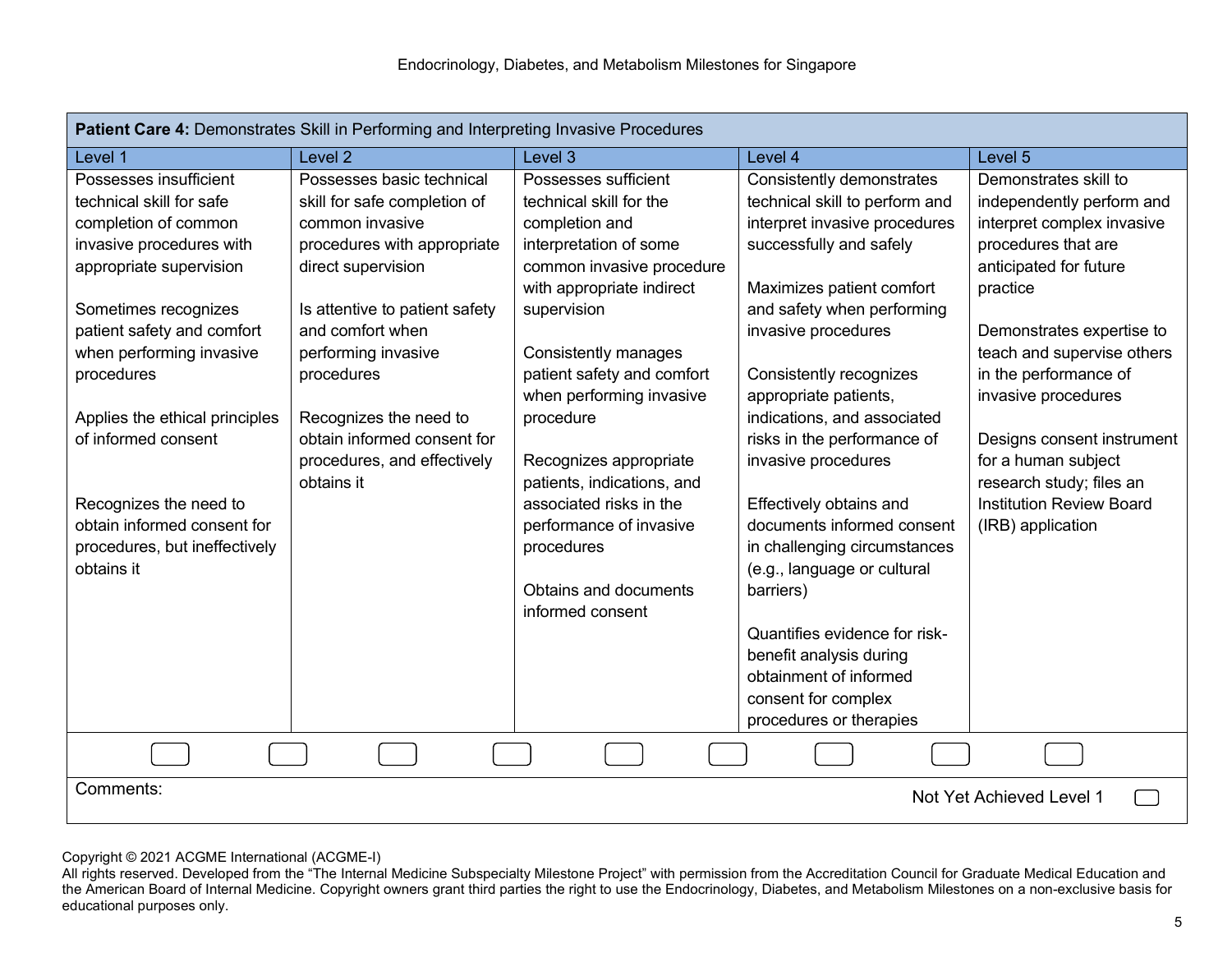| Patient Care 5: Demonstrates Skill in Performing and Interpreting Non-Invasive Procedures and/or Testing |                            |                                |                                                            |                                                        |  |  |
|----------------------------------------------------------------------------------------------------------|----------------------------|--------------------------------|------------------------------------------------------------|--------------------------------------------------------|--|--|
| Level 1                                                                                                  | Level <sub>2</sub>         | Level 3                        | Level 4                                                    | Level 5                                                |  |  |
| Sometimes recognizes                                                                                     | Possesses sufficient skill | <b>Consistently recognizes</b> | Consistently and                                           | Demonstrates skill to                                  |  |  |
| patients for whom non-                                                                                   | to safely perform and      | appropriate patients,          | independently recognizes                                   | independently perform and                              |  |  |
| invasive procedures and/or                                                                               | interpret non-invasive     | indications, and associated    | appropriate patients,                                      | interpret complex non-                                 |  |  |
| testing is not warranted or                                                                              | procedures and/or testing, | risks in the use of non-       | indications, limitations, and                              | invasive procedures that                               |  |  |
| is unsafe                                                                                                | with appropriate direct    | invasive procedures and/or     | associated risks in use of                                 | are anticipated for future                             |  |  |
|                                                                                                          | supervision                | testing, with indirect         | non-invasive procedures                                    | practice                                               |  |  |
| Attempts to perform or                                                                                   |                            | supervision                    | and/or testing                                             |                                                        |  |  |
| interpret non-invasive                                                                                   | Is attentive to patient    |                                |                                                            | Demonstrates expertise to                              |  |  |
| procedures and/or testing                                                                                | safety and comfort when    | Consistently integrates        | Independently integrates                                   | teach and supervise others                             |  |  |
| without sufficient skill or                                                                              | performing non-invasive    | procedures and/or testing      | procedures and/or testing                                  | in the performance on non-                             |  |  |
| supervision                                                                                              | procedures and/or testing  | results with clinical          | results with clinical findings                             | invasive procedures                                    |  |  |
|                                                                                                          | procedures                 | features in the evaluation     | in the evaluation and                                      |                                                        |  |  |
| Sometimes recognizes the                                                                                 |                            | and management of              | management of patients                                     | Designs consent                                        |  |  |
| need to discuss procedure                                                                                | Applies the ethical        | patients, with indirect        |                                                            | instrument for a human                                 |  |  |
| indications, processes, and                                                                              | principles of informed     | supervision                    | Recognizes procedures                                      | subject research study;<br>files an Institution Review |  |  |
| potential risks with patients                                                                            | consent                    | Can safely perform and         | and/or testing results that<br>indicate high-risk state or |                                                        |  |  |
| Engage the patient in the                                                                                | Recognizes need to obtain  | interpret selected non-        | adverse prognosis                                          | Board (IRB) application                                |  |  |
| informed consent process                                                                                 | informed consent for       | invasive procedures and/or     |                                                            |                                                        |  |  |
| but does not effectively                                                                                 | procedures and effectively | testing procedures, with       | Recognizes artifacts and                                   |                                                        |  |  |
| describe risks and benefits                                                                              | obtains it                 | minimal supervision            | normal variants in all                                     |                                                        |  |  |
| of procedures                                                                                            |                            |                                | situations                                                 |                                                        |  |  |
|                                                                                                          |                            | Consistently recognizes        |                                                            |                                                        |  |  |
|                                                                                                          |                            | high-risk findings             | Consistently performs and                                  |                                                        |  |  |
|                                                                                                          |                            |                                | interprets non-invasive                                    |                                                        |  |  |
|                                                                                                          |                            | Consistently obtains and       | procedures and/or testing                                  |                                                        |  |  |
|                                                                                                          |                            | documents informed             | in a safe and effective                                    |                                                        |  |  |
|                                                                                                          |                            | consent                        | manner                                                     |                                                        |  |  |
|                                                                                                          |                            |                                |                                                            |                                                        |  |  |

All rights reserved. Developed from the "The Internal Medicine Subspecialty Milestone Project" with permission from the Accreditation Council for Graduate Medical Education and the American Board of Internal Medicine. Copyright owners grant third parties the right to use the Endocrinology, Diabetes, and Metabolism Milestones on a non-exclusive basis for educational purposes only.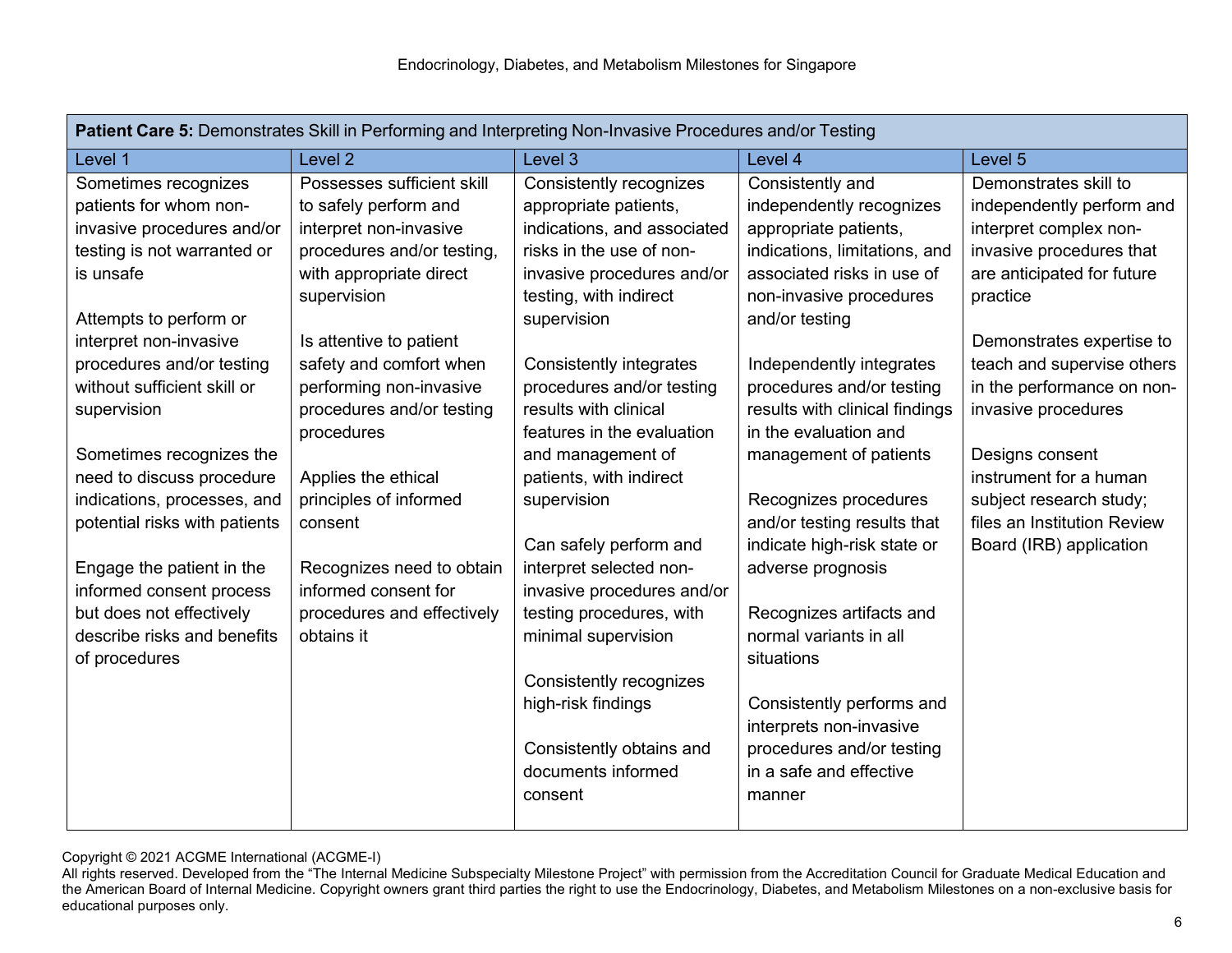Endocrinology, Diabetes, and Metabolism Milestones for Singapore

|           |  |  | Effectively obtains and<br>documents informed<br>consent in challenging<br>circumstances (e.g.,<br>language or cultural<br>barriers)<br>Quantifies evidence for<br>risk-benefit analysis during<br>obtainment of informed |
|-----------|--|--|---------------------------------------------------------------------------------------------------------------------------------------------------------------------------------------------------------------------------|
|           |  |  | consent for complex<br>procedures and/or tests                                                                                                                                                                            |
|           |  |  |                                                                                                                                                                                                                           |
| Comments: |  |  | Not Yet Achieved Level 1                                                                                                                                                                                                  |

All rights reserved. Developed from the "The Internal Medicine Subspecialty Milestone Project" with permission from the Accreditation Council for Graduate Medical Education and the American Board of Internal Medicine. Copyright owners grant third parties the right to use the Endocrinology, Diabetes, and Metabolism Milestones on a non-exclusive basis for educational purposes only.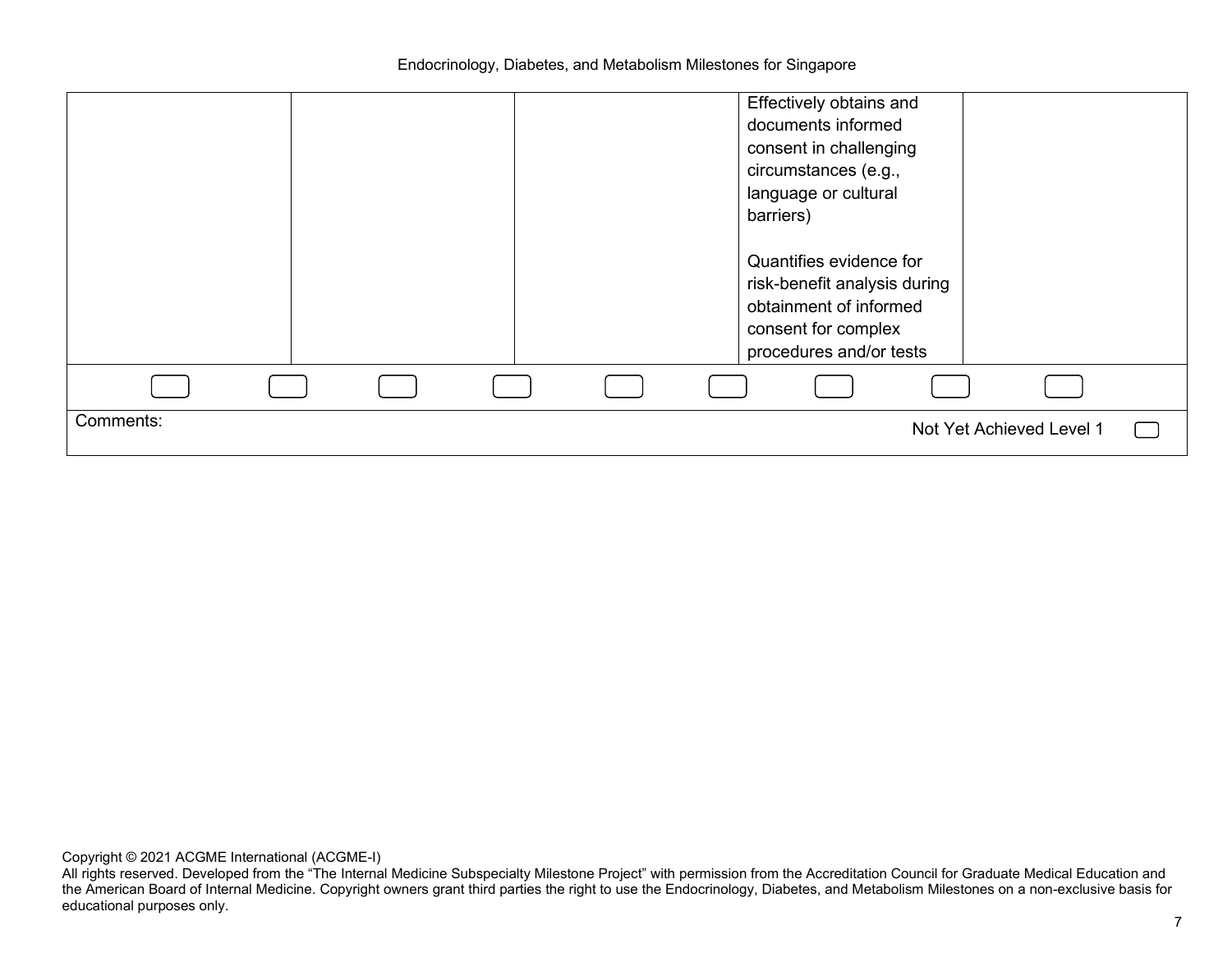| Patient Care 6: Requests and Provides Consultative Care |                             |                             |                             |                            |  |  |  |
|---------------------------------------------------------|-----------------------------|-----------------------------|-----------------------------|----------------------------|--|--|--|
| Level 1                                                 | Level 2                     | Level 3                     | Level 4                     | Level 5                    |  |  |  |
| Sometimes manages                                       | Consistently manages        | Provides consultation       | Provides consultation       | Provides consultation      |  |  |  |
| patients as a consultant to                             | patients as a consultant to | services for patients with  | services for patients with  | services for patients with |  |  |  |
| other physicians/health                                 | other physicians/health     | clinical problems requiring | basic and complex clinical  | very complex clinical      |  |  |  |
| care teams                                              | care teams                  | basic risk assessment       | problems requiring detailed | problems requiring         |  |  |  |
|                                                         |                             |                             | risk assessment             | extensive risk assessment  |  |  |  |
| Sometimes applies risk                                  | Consistently applies risk   | Asks meaningful clinical    |                             |                            |  |  |  |
| assessment principles to                                | assessment principles to    | questions that guide the    | Appropriately integrates    | Models management of       |  |  |  |
| patients while acting as a                              | patients while acting as a  | input of consultants        | recommendations from        | discordant                 |  |  |  |
| consultant                                              | consultant                  |                             | other consultants to        | recommendations from       |  |  |  |
|                                                         |                             |                             | effectively manage patient  | multiple consultants       |  |  |  |
| Sometimes formulates a                                  | Consistently formulates a   |                             | care                        |                            |  |  |  |
| clinical question for a                                 | clinical question for a     |                             |                             |                            |  |  |  |
| consultant to address                                   | consultant to address       |                             |                             |                            |  |  |  |
|                                                         |                             |                             |                             |                            |  |  |  |
| Comments:<br>Not Yet Achieved Level 1                   |                             |                             |                             |                            |  |  |  |

All rights reserved. Developed from the "The Internal Medicine Subspecialty Milestone Project" with permission from the Accreditation Council for Graduate Medical Education and the American Board of Internal Medicine. Copyright owners grant third parties the right to use the Endocrinology, Diabetes, and Metabolism Milestones on a non-exclusive basis for educational purposes only.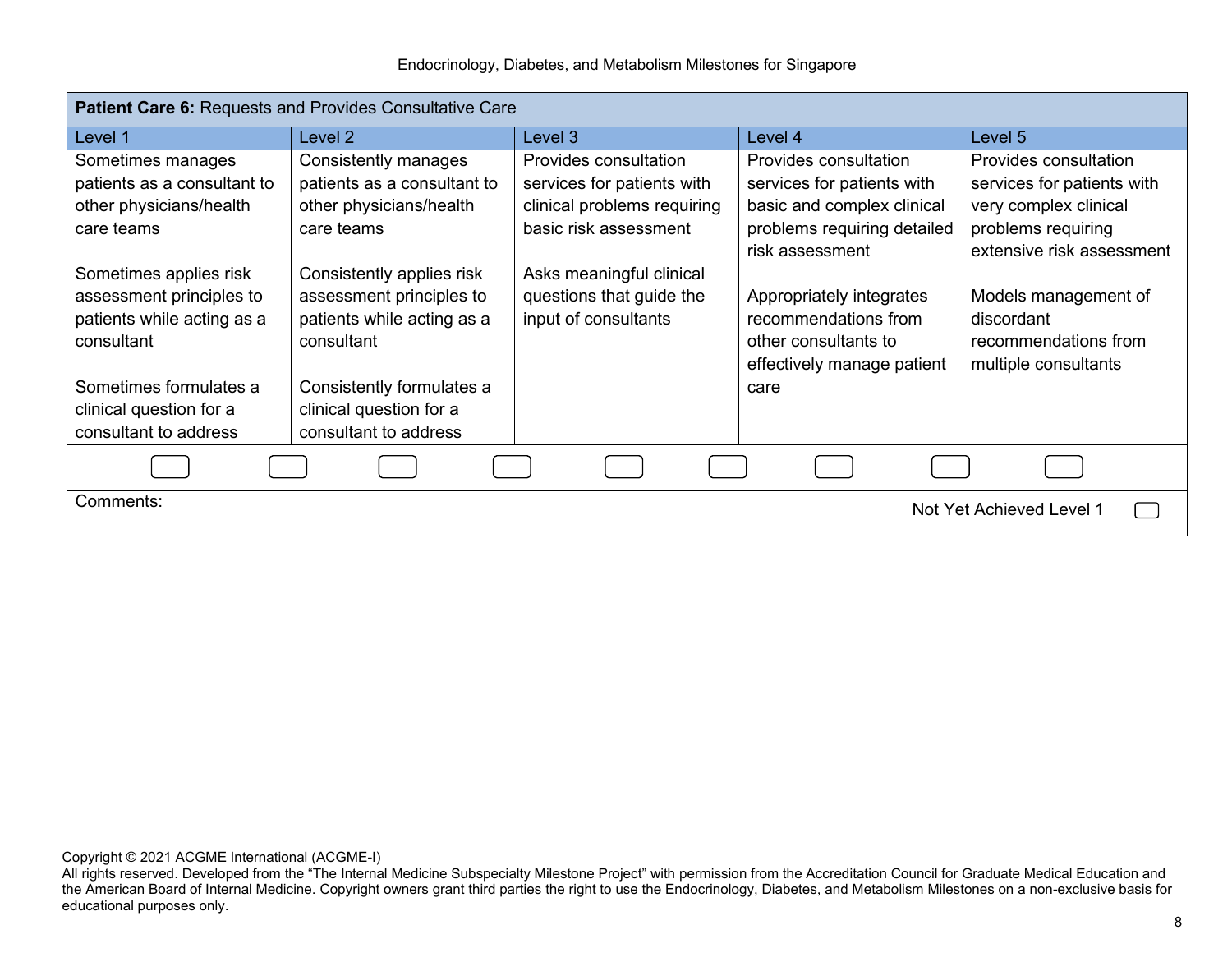| Endocrinology, Diabetes, and Metabolism Milestones for Singapore |  |  |  |
|------------------------------------------------------------------|--|--|--|
|                                                                  |  |  |  |

| <b>Medical Knowledge 1: Possesses Clinical Knowledge</b>                                                        |                                                                                                                                                                             |         |                                                                                                                                                                                  |                                                                                                                                                                                          |  |  |  |
|-----------------------------------------------------------------------------------------------------------------|-----------------------------------------------------------------------------------------------------------------------------------------------------------------------------|---------|----------------------------------------------------------------------------------------------------------------------------------------------------------------------------------|------------------------------------------------------------------------------------------------------------------------------------------------------------------------------------------|--|--|--|
| Level 1                                                                                                         | Level 2                                                                                                                                                                     | Level 3 | Level 4                                                                                                                                                                          | Level 5                                                                                                                                                                                  |  |  |  |
| Possesses basic scientific.<br>socioeconomic, or<br>behavioral knowledge<br>required to provide patient<br>care | Possesses sufficient<br>scientific, socioeconomic,<br>and behavioral knowledge<br>required to provide care for<br>common medical<br>conditions and basic<br>preventive care |         | Possesses the scientific,<br>socioeconomic, and<br>behavioral knowledge<br>required to provide care for<br>complex medical<br>conditions and<br>comprehensive preventive<br>care | Possesses the scientific,<br>socioeconomic, and<br>behavioral knowledge<br>required to successfully<br>diagnose and treat<br>medically uncommon,<br>ambiguous, and complex<br>conditions |  |  |  |
| Comments:<br>Not Yet Achieved Level 1                                                                           |                                                                                                                                                                             |         |                                                                                                                                                                                  |                                                                                                                                                                                          |  |  |  |

All rights reserved. Developed from the "The Internal Medicine Subspecialty Milestone Project" with permission from the Accreditation Council for Graduate Medical Education and the American Board of Internal Medicine. Copyright owners grant third parties the right to use the Endocrinology, Diabetes, and Metabolism Milestones on a non-exclusive basis for educational purposes only.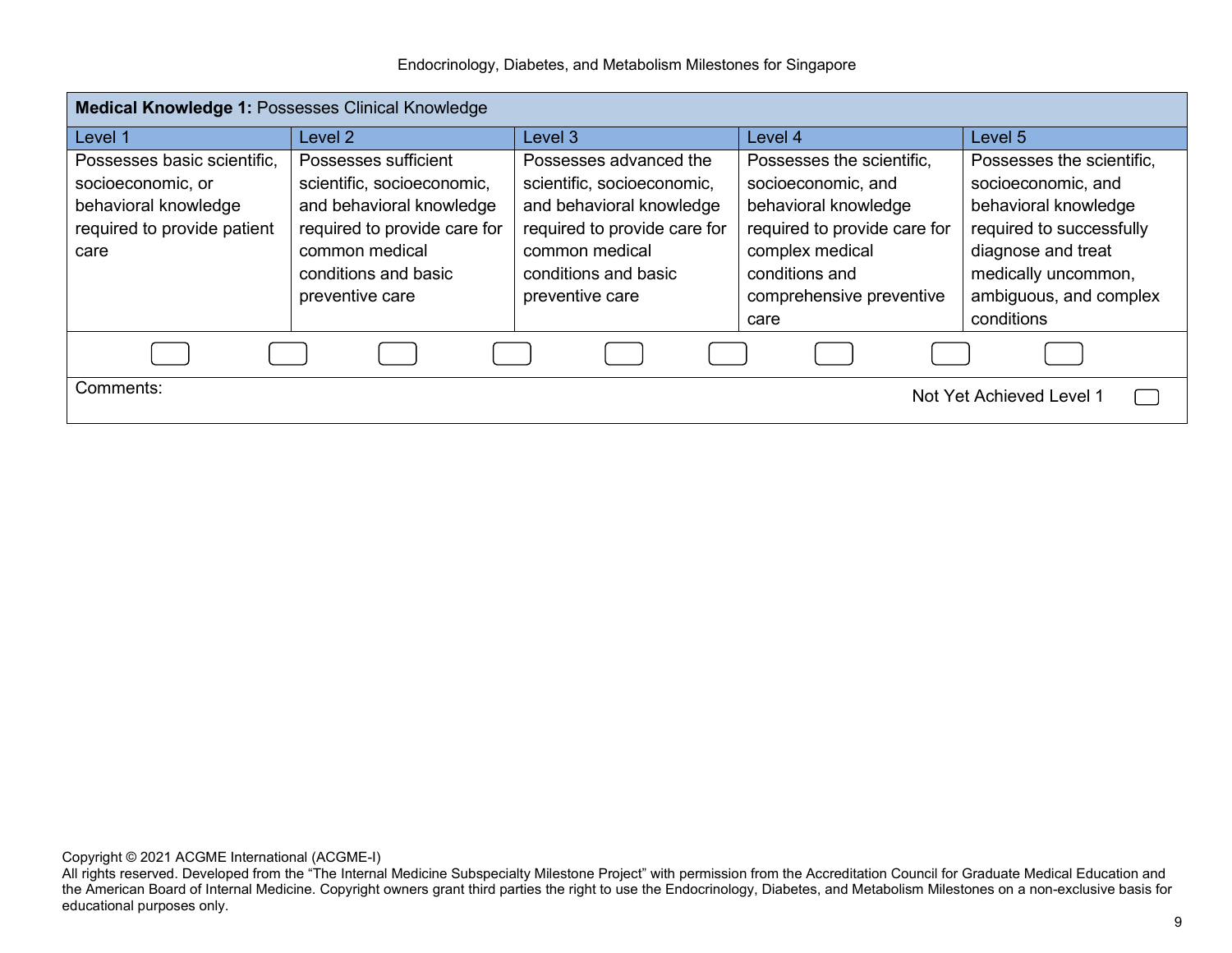|  | Endocrinology, Diabetes, and Metabolism Milestones for Singapore |  |
|--|------------------------------------------------------------------|--|
|  |                                                                  |  |

| Medical Knowledge 2: Knowledge of Diagnostic Testing and Procedures                   |                                                                                                                                                                                                                                                                   |                                                                                                                                                                                                                                                                      |                                                                                                                                                                                                                                                                                                                                                                                                                                |                                                                                                                                                                                     |  |  |
|---------------------------------------------------------------------------------------|-------------------------------------------------------------------------------------------------------------------------------------------------------------------------------------------------------------------------------------------------------------------|----------------------------------------------------------------------------------------------------------------------------------------------------------------------------------------------------------------------------------------------------------------------|--------------------------------------------------------------------------------------------------------------------------------------------------------------------------------------------------------------------------------------------------------------------------------------------------------------------------------------------------------------------------------------------------------------------------------|-------------------------------------------------------------------------------------------------------------------------------------------------------------------------------------|--|--|
| Level 1                                                                               | Level <sub>2</sub>                                                                                                                                                                                                                                                | Level 3                                                                                                                                                                                                                                                              | Level 4                                                                                                                                                                                                                                                                                                                                                                                                                        | Level <sub>5</sub>                                                                                                                                                                  |  |  |
| Possesses foundational<br>knowledge to apply<br>diagnostic testing to<br>patient care | Interprets basic diagnostic<br>tests accurately most of<br>the time<br>Understands the concepts<br>of pre-test probability and<br>test performance<br>characteristics<br>Minimally understands the<br>rationale and risks<br>associated with common<br>procedures | Consistently interprets<br>basic diagnostic tests<br>accurately<br>Understands the concepts<br>of pre-test probability and<br>tests performance<br>characteristics sometimes<br>Fully understands the<br>rationale and risks<br>associated with common<br>procedures | Interprets complex<br>diagnostic tests accurately<br>while accounting for<br>limitations and biases<br>Knows the indications for,<br>and limitations of.<br>diagnostic testing and<br>procedures<br>Understands the concepts<br>of pre-test probability and<br>test performance<br>characteristics<br>Teaches the rationale and<br>risks associated with<br>common procedures and<br>anticipates potential<br>complications of | Anticipates and accounts<br>for subtle nuances of<br>interpreting diagnostic<br>tests and procedures<br>Pursues knowledge of new<br>and emerging diagnostic<br>tests and procedures |  |  |
|                                                                                       |                                                                                                                                                                                                                                                                   |                                                                                                                                                                                                                                                                      | procedures                                                                                                                                                                                                                                                                                                                                                                                                                     |                                                                                                                                                                                     |  |  |
|                                                                                       |                                                                                                                                                                                                                                                                   |                                                                                                                                                                                                                                                                      |                                                                                                                                                                                                                                                                                                                                                                                                                                |                                                                                                                                                                                     |  |  |
| Comments:<br>Not Yet Achieved Level 1                                                 |                                                                                                                                                                                                                                                                   |                                                                                                                                                                                                                                                                      |                                                                                                                                                                                                                                                                                                                                                                                                                                |                                                                                                                                                                                     |  |  |

All rights reserved. Developed from the "The Internal Medicine Subspecialty Milestone Project" with permission from the Accreditation Council for Graduate Medical Education and the American Board of Internal Medicine. Copyright owners grant third parties the right to use the Endocrinology, Diabetes, and Metabolism Milestones on a non-exclusive basis for educational purposes only.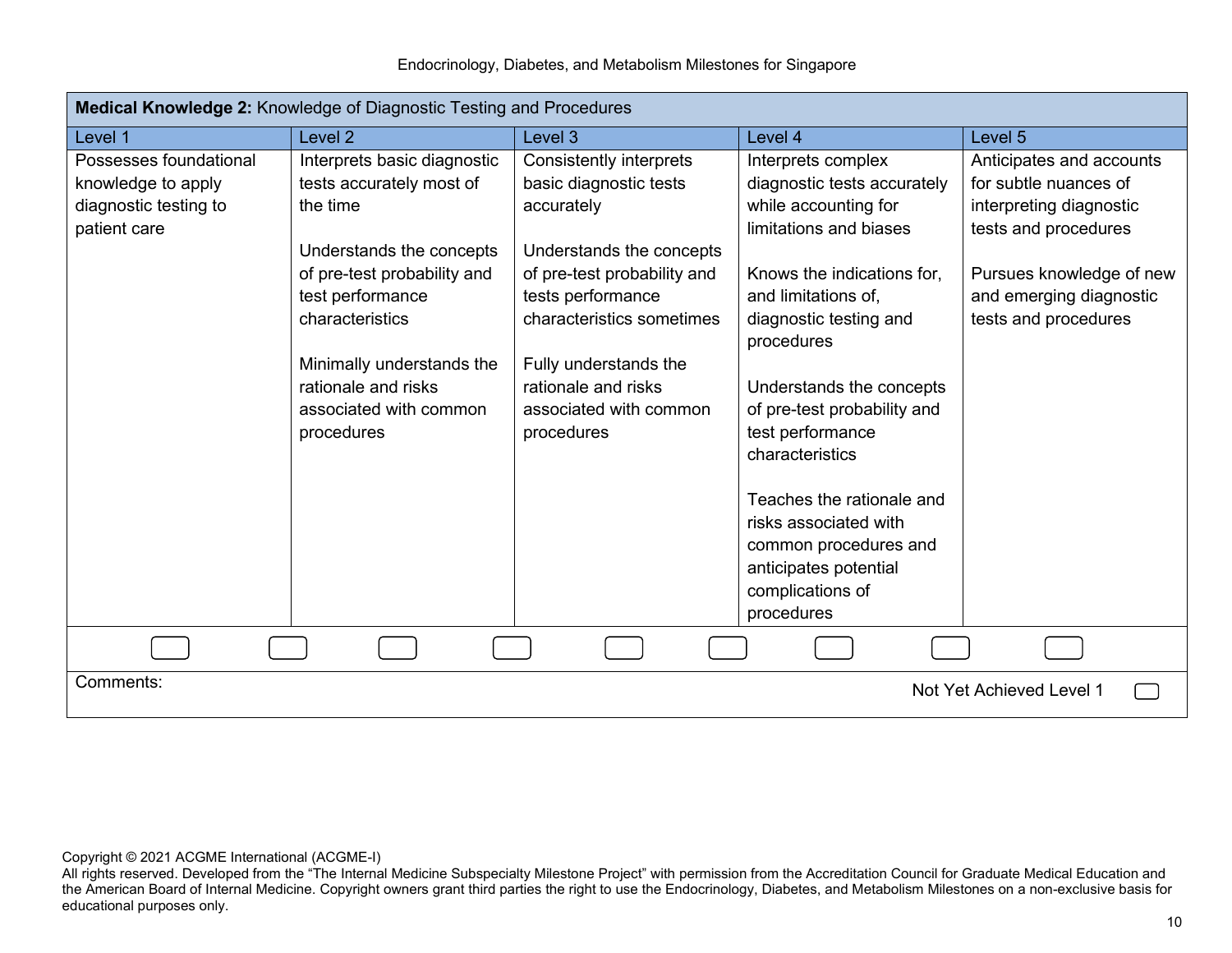| <b>Medical Knowledge 3: Scholarship</b> |                                                      |                                             |                                          |                                                     |  |  |
|-----------------------------------------|------------------------------------------------------|---------------------------------------------|------------------------------------------|-----------------------------------------------------|--|--|
| Level 1                                 | Level <sub>2</sub>                                   | Level 3                                     | Level 4                                  | Level 5                                             |  |  |
| Is sometimes aware of or                | Is interested in scholarly                           | Identifies areas worthy of                  | Formulates ideas worthy of               | Independently formulates                            |  |  |
| interested in scientific                | activity, but does not                               | scholarly investigation and                 | scholarly investigation                  | novel and important ideas                           |  |  |
| inquiry                                 | initiate or follow through                           | formulates a plan under                     |                                          | worthy of scholarly                                 |  |  |
|                                         |                                                      | supervision of a mentor                     | Collaborates with other                  | investigation                                       |  |  |
| Is sometimes aware of                   | Performs a literature                                |                                             | investigators to design and              |                                                     |  |  |
| scholarly investigation in              | search using relevant                                | Critically reads scientific                 | complete a project related               | Leads a scholarly project                           |  |  |
| the specialty                           | scholarly sources to                                 | literature and identifies                   | to clinical practice, quality            | advancing clinical practice,                        |  |  |
|                                         | identify pertinent articles                          | major methodologies flaws                   | improvement, patient                     | quality improvement,                                |  |  |
| Sometimes attempts to                   |                                                      | and inconsistencies within                  | safety, education, or                    | patient safety, education,                          |  |  |
| engage in critical thinking             | Is aware of basic statistical                        | or between publications                     | research                                 | or research                                         |  |  |
| regarding clinical practice,            | concepts, but has                                    |                                             |                                          |                                                     |  |  |
| quality improvement,                    | incomplete understanding                             | Understands and can                         | Critiques specialized                    | Obtains independent                                 |  |  |
| patient safety, education,              | of their application;                                | apply basic statistical                     | scientific literature                    | research funding                                    |  |  |
| or research                             | inconsistently identifies                            | concepts, and can identify                  | effectively                              |                                                     |  |  |
|                                         | methodology flaws                                    | potential analytical<br>methods for data or |                                          | Critiques specialized<br>scientific literature at a |  |  |
|                                         | Communicates                                         |                                             | Dissects a problem into its              |                                                     |  |  |
|                                         |                                                      | problem assessment                          | many component parts                     | level consistent with                               |  |  |
|                                         | rudimentary details of<br>scientific work, including | Effectively presents at                     | and identifies strategies for<br>solving | participation in peer review                        |  |  |
|                                         | personal scholarly work;                             | journal club, quality                       |                                          | Employs optimal statistical                         |  |  |
|                                         | needs to improve ability to                          | improvement meetings,                       | Uses analytical methods of               | techniques                                          |  |  |
|                                         | present in small groups                              | clinical conferences,                       | the field effectively                    |                                                     |  |  |
|                                         |                                                      | and/or can effectively                      |                                          | Teaches analytical                                  |  |  |
|                                         |                                                      | describe and discuss                        | Presents scholarly activity              | methods in chosen field to                          |  |  |
|                                         |                                                      | personal scholarly work or                  | at local or regional                     | peers and others                                    |  |  |
|                                         |                                                      | research                                    | meetings, and/or submits                 |                                                     |  |  |
|                                         |                                                      |                                             | an abstract summarizing                  | <b>Effectively presents</b>                         |  |  |
|                                         |                                                      |                                             | scholarly work to                        | scholarly work at national                          |  |  |
|                                         |                                                      |                                             | regional/state/national                  | and international meetings                          |  |  |
|                                         |                                                      |                                             | meetings, and/or publishes               |                                                     |  |  |

All rights reserved. Developed from the "The Internal Medicine Subspecialty Milestone Project" with permission from the Accreditation Council for Graduate Medical Education and the American Board of Internal Medicine. Copyright owners grant third parties the right to use the Endocrinology, Diabetes, and Metabolism Milestones on a non-exclusive basis for educational purposes only.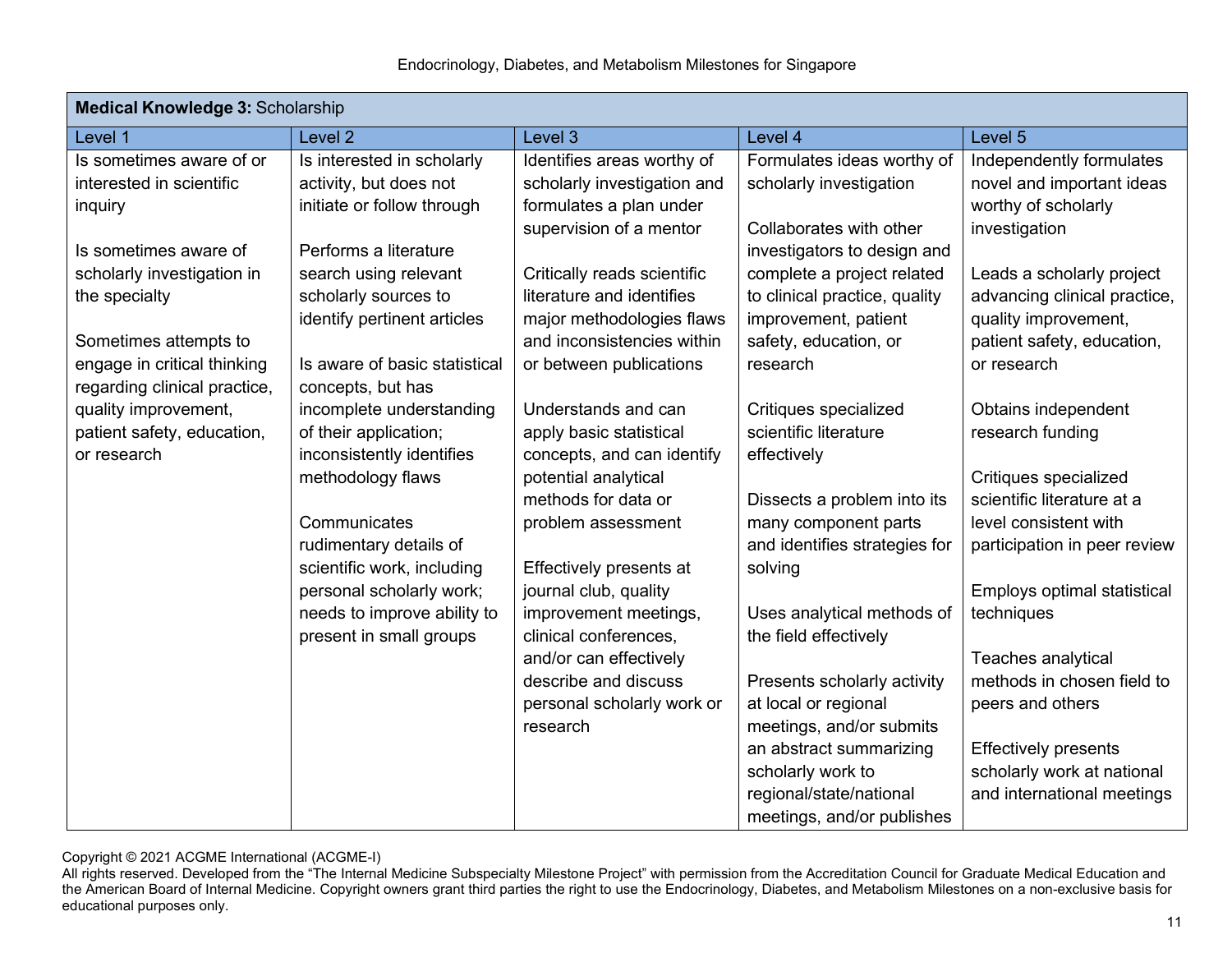|           |  |  |  | non-peer-reviewed<br>manuscript(s) (reviews,<br>book chapters) | Publishes peer-reviewed<br>manuscript(s) containing<br>scholarly work (clinical<br>practice, quality<br>improvement, patient<br>safety, education, or<br>research) |  |
|-----------|--|--|--|----------------------------------------------------------------|--------------------------------------------------------------------------------------------------------------------------------------------------------------------|--|
|           |  |  |  |                                                                |                                                                                                                                                                    |  |
| Comments: |  |  |  |                                                                | Not Yet Achieved Level 1                                                                                                                                           |  |

All rights reserved. Developed from the "The Internal Medicine Subspecialty Milestone Project" with permission from the Accreditation Council for Graduate Medical Education and the American Board of Internal Medicine. Copyright owners grant third parties the right to use the Endocrinology, Diabetes, and Metabolism Milestones on a non-exclusive basis for educational purposes only.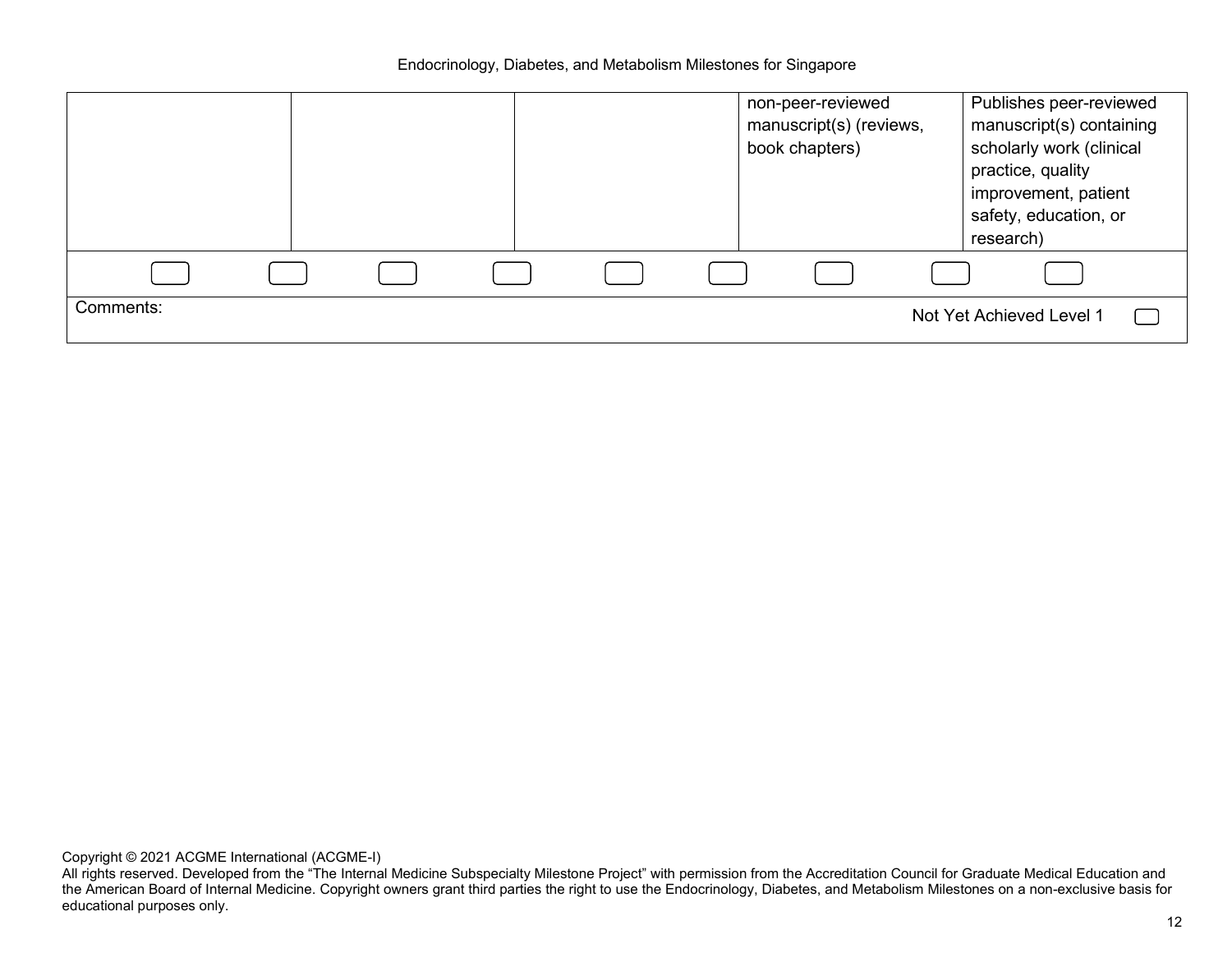|  | Endocrinology, Diabetes, and Metabolism Milestones for Singapore |  |
|--|------------------------------------------------------------------|--|
|--|------------------------------------------------------------------|--|

| <b>Systems-Based Practice 1: Patient Safety and Quality Improvement</b> |                              |                               |                           |                             |  |  |
|-------------------------------------------------------------------------|------------------------------|-------------------------------|---------------------------|-----------------------------|--|--|
| Level 1                                                                 | Level 2                      | Level 3                       | Level 4                   | Level 5                     |  |  |
| Demonstrates knowledge                                                  | Identifies system factors    | Participates in analysis of   | Conducts analysis of      | Actively engages teams      |  |  |
| of common patient safety                                                | that lead to patient safety  | patient safety events         | patient safety events and | and processes to modify     |  |  |
| events                                                                  | events                       | (simulated or actual)         | offers error prevention   | systems to prevent patient  |  |  |
|                                                                         |                              |                               | strategies (simulated or  | safety events               |  |  |
|                                                                         |                              |                               | actual)                   |                             |  |  |
| Demonstrates knowledge                                                  | Reports patient safety       | Participates in disclosure    | Discloses patient safety  | Role models or mentors      |  |  |
| of how to report patient                                                | events through institutional | of patient safety events to   | events to patients and    | others in the disclosure of |  |  |
| safety events                                                           | reporting systems (actual    | patients and families         | families (simulated or    | patient safety events       |  |  |
|                                                                         | or simulated)                | (simulated or actual)         | actual)                   |                             |  |  |
| Demonstrates knowledge                                                  | Describes local quality      | Participates in local quality | Demonstrates the skills   | Creates, implements, and    |  |  |
| of basic quality                                                        | improvement initiatives      | improvement initiatives       | required to identify,     | assesses quality            |  |  |
| improvement                                                             | (e.g., community             |                               | develop, implement, and   | improvement initiatives at  |  |  |
| methodologies and metrics                                               | vaccination rate, infection  |                               | analyze a quality         | the institutional or        |  |  |
|                                                                         | rate, smoking cessation)     |                               | improvement project       | community level             |  |  |
|                                                                         |                              |                               |                           |                             |  |  |
| Comments:<br>Not Yet Achieved Level 1                                   |                              |                               |                           |                             |  |  |

All rights reserved. Developed from the "The Internal Medicine Subspecialty Milestone Project" with permission from the Accreditation Council for Graduate Medical Education and the American Board of Internal Medicine. Copyright owners grant third parties the right to use the Endocrinology, Diabetes, and Metabolism Milestones on a non-exclusive basis for educational purposes only.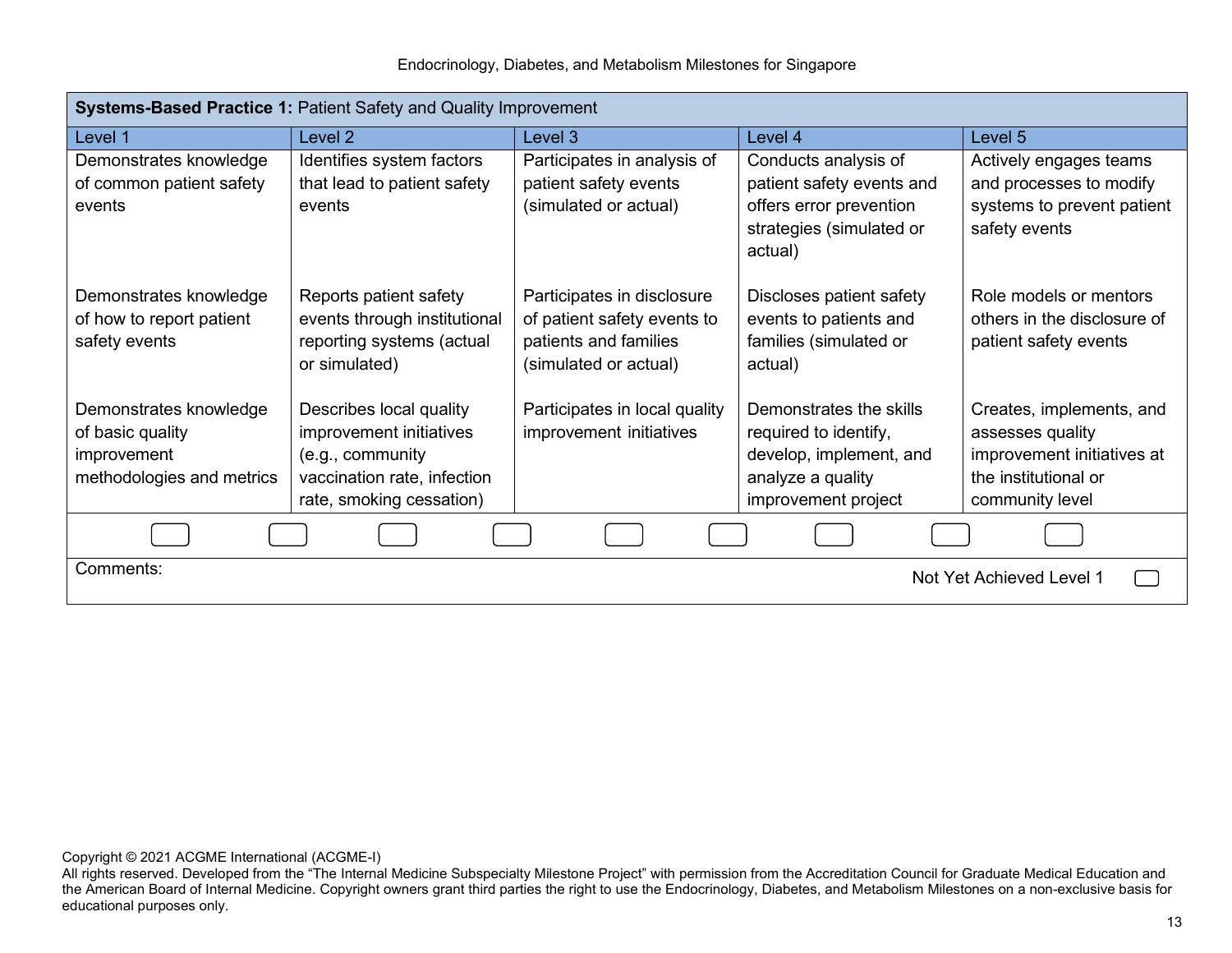| Systems-Based Practice 2: System Navigation for Patient-Centered Care                     |                                                                                                                                    |                                                                                                                                      |                                                                                                                                                                                |                                                                                                                                 |  |
|-------------------------------------------------------------------------------------------|------------------------------------------------------------------------------------------------------------------------------------|--------------------------------------------------------------------------------------------------------------------------------------|--------------------------------------------------------------------------------------------------------------------------------------------------------------------------------|---------------------------------------------------------------------------------------------------------------------------------|--|
| Level 1                                                                                   | Level <sub>2</sub>                                                                                                                 | Level 3                                                                                                                              | Level 4                                                                                                                                                                        | Level 5                                                                                                                         |  |
| Demonstrates knowledge<br>of care coordination                                            | Coordinates care of<br>patients in routine clinical<br>situations effectively using<br>the roles of the<br>interprofessional teams | Coordinates care of<br>patients in complex clinical<br>situations effectively using<br>the roles of their<br>interprofessional teams | Role models effective<br>coordination of patient-<br>centered care among<br>different disciplines and<br>specialties                                                           | Analyses the process of<br>care coordination and<br>leads in the design and<br>implementation of<br>improvements                |  |
| Identifies key elements for<br>safe and effective<br>transitions of care and<br>hand-offs | Performs safe and<br>effective transitions of<br>care/hand-offs in routine<br>clinical situations                                  | Performs safe and<br>effective transitions of<br>care/hand-offs in complex<br>clinical situations                                    | Role models and<br>advocates for safe and<br>effective transitions of<br>care/hand-offs within and<br>across health care delivery<br>systems, including<br>outpatient settings | Improves quality of<br>transitions of care within<br>and across health care<br>delivery systems to<br>optimize patient outcomes |  |
| Demonstrates knowledge<br>of population and<br>community health needs<br>and disparities  | Identifies specific<br>population and community<br>health needs and<br>inequities for their local<br>population                    | Uses local resources<br>effectively to meet the<br>needs of a patient<br>population and community                                    | Participates in changing<br>and adapting practice to<br>provide for the needs of<br>specific populations                                                                       | Leads innovations and<br>advocates for populations<br>and communities with<br>health care inequities                            |  |
|                                                                                           |                                                                                                                                    |                                                                                                                                      |                                                                                                                                                                                |                                                                                                                                 |  |
| Comments:<br>Not Yet Achieved Level 1                                                     |                                                                                                                                    |                                                                                                                                      |                                                                                                                                                                                |                                                                                                                                 |  |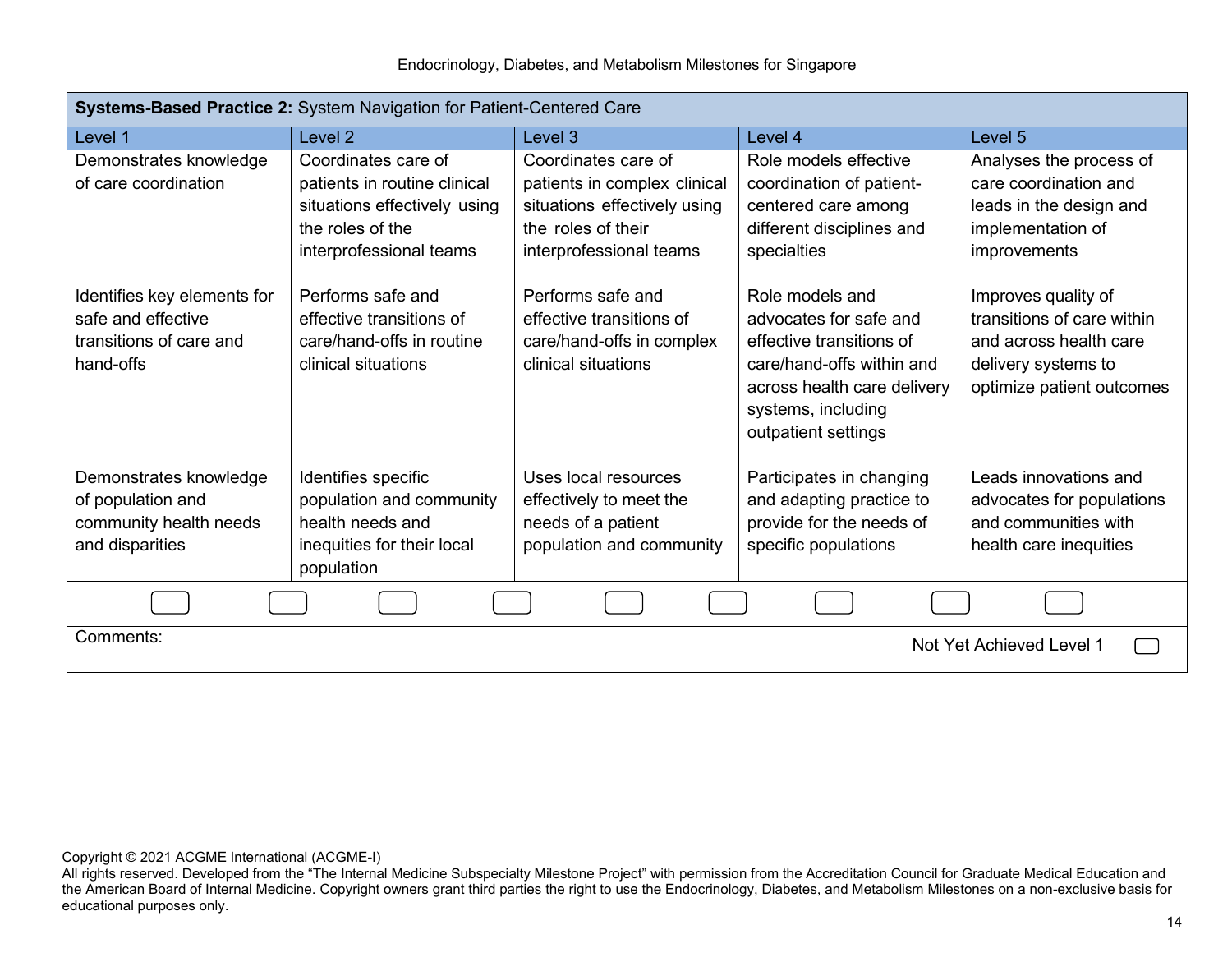| Systems-Based Practice 3: Physician Role in Health Care Systems                                                                                 |                                                                                                                                  |                                                                                                                                                                      |                                                                                                                                                                      |                                                                                                                        |  |  |
|-------------------------------------------------------------------------------------------------------------------------------------------------|----------------------------------------------------------------------------------------------------------------------------------|----------------------------------------------------------------------------------------------------------------------------------------------------------------------|----------------------------------------------------------------------------------------------------------------------------------------------------------------------|------------------------------------------------------------------------------------------------------------------------|--|--|
| Level 1                                                                                                                                         | Level <sub>2</sub>                                                                                                               | Level 3                                                                                                                                                              | Level 4                                                                                                                                                              | Level 5                                                                                                                |  |  |
| Identifies components of<br>the complex health care<br>system                                                                                   | Describes the physician's<br>role and how the<br>interrelated components of<br>complex health care<br>system impact patient care | Analyzes how personal<br>practice affects the system<br>(e.g., length of stay,<br>readmission rates, clinical<br>efficiency)                                         | Manages the interrelated<br>components of the<br>complex health care<br>systems for efficient and<br>effective patient care                                          | Advocates for or leads<br>change to enhance<br>systems for high-value,<br>efficient, and effective<br>patient care     |  |  |
| Describes basic health<br>payment systems,<br>including government,<br>private, public, and<br>uninsured care, and<br>different practice models | Delivers care informed by<br>patient specific payment<br>model                                                                   | Uses shared decision<br>making in patient care,<br>taking into consideration<br>payment models                                                                       | Advocates for patient care<br>understanding the<br>limitations of each patient's<br>payment model (e.g.,<br>community resources,<br>patient assistance<br>resources) | Participates in advocacy<br>activities for health policy<br>to better align payment<br>systems with high-value<br>care |  |  |
|                                                                                                                                                 |                                                                                                                                  | Identifies resources and<br>effectively plans for<br>transition to practice (e.g.,<br>information technology,<br>legal, billing and coding,<br>financial, personnel) | Describes basic elements<br>needed to transition to<br>practice (e.g., contract<br>negotiations, malpractice<br>insurance, government<br>regulation, compliance)     |                                                                                                                        |  |  |
|                                                                                                                                                 |                                                                                                                                  |                                                                                                                                                                      |                                                                                                                                                                      |                                                                                                                        |  |  |
| Comments:                                                                                                                                       |                                                                                                                                  |                                                                                                                                                                      |                                                                                                                                                                      | Not Yet Achieved Level 1                                                                                               |  |  |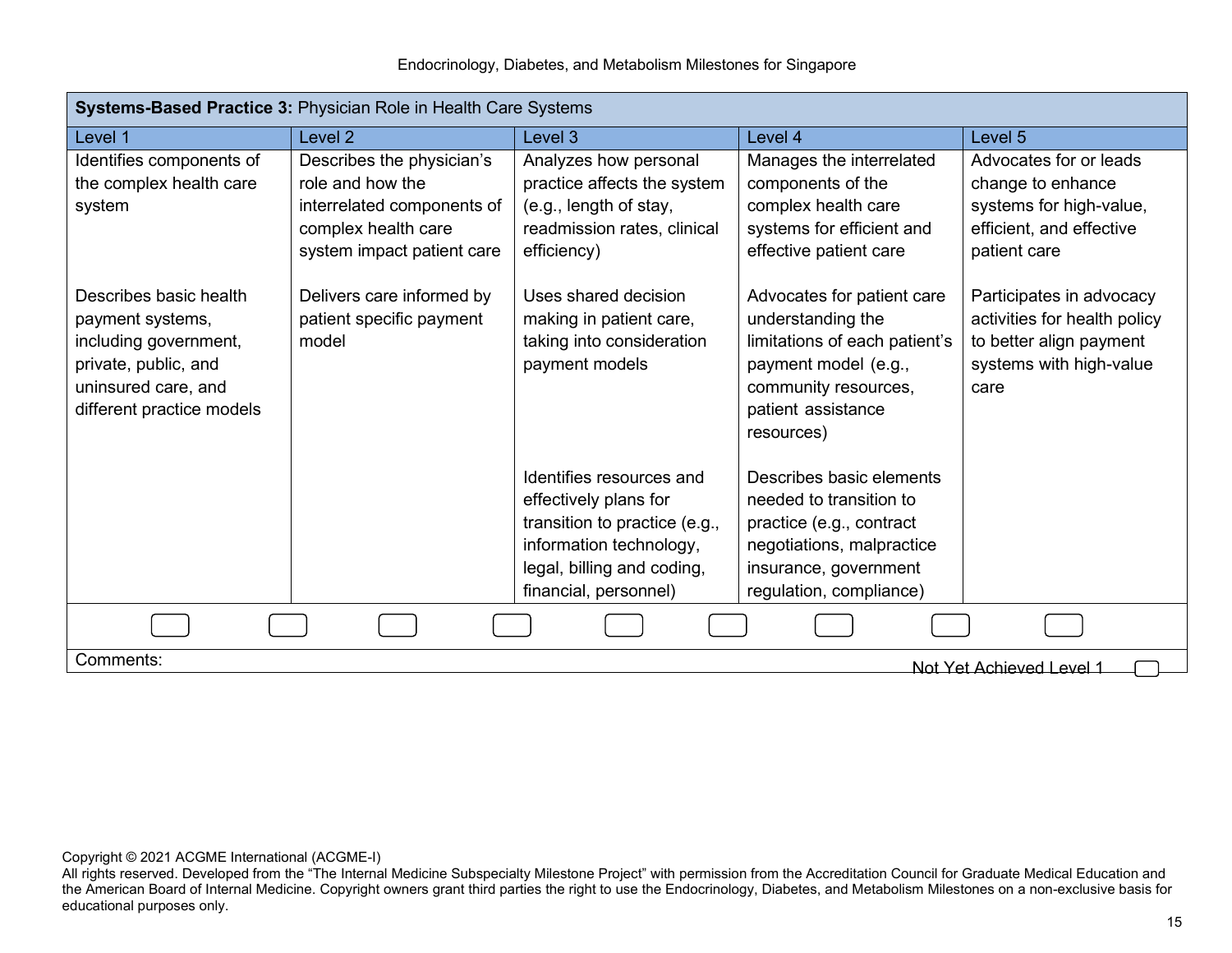|  | Endocrinology, Diabetes, and Metabolism Milestones for Singapore |  |
|--|------------------------------------------------------------------|--|
|  |                                                                  |  |

| Practice-Based Learning and Improvement 1: Evidence-Based and Informed Practice |                           |                            |                             |                              |  |
|---------------------------------------------------------------------------------|---------------------------|----------------------------|-----------------------------|------------------------------|--|
| Level 1                                                                         | Level 2                   | Level 3                    | Level 4                     | Level 5                      |  |
| Demonstrates how to                                                             | Articulates clinical      | Locates and applies the    | Critically appraises and    | Coaches others to critically |  |
| access and use available                                                        | questions and elicits     | best available evidence,   | applies evidence even in    | appraise and apply           |  |
| evidence, and incorporate                                                       | patient preferences and   | integrated with patient    | the face of uncertainty and | evidence for complex         |  |
| patient preferences and                                                         | values to guide evidence- | preference, to the care of | conflicting evidence to     | patients; and/or             |  |
| values to take care of a                                                        | based care                | complex patients           | guide care, tailored to the | participates in the          |  |
| routine patient                                                                 |                           |                            | individual patient          | development of guidelines    |  |
|                                                                                 |                           |                            |                             |                              |  |
| Comments:                                                                       |                           |                            |                             | Not Yet Achieved Level 1     |  |

All rights reserved. Developed from the "The Internal Medicine Subspecialty Milestone Project" with permission from the Accreditation Council for Graduate Medical Education and the American Board of Internal Medicine. Copyright owners grant third parties the right to use the Endocrinology, Diabetes, and Metabolism Milestones on a non-exclusive basis for educational purposes only.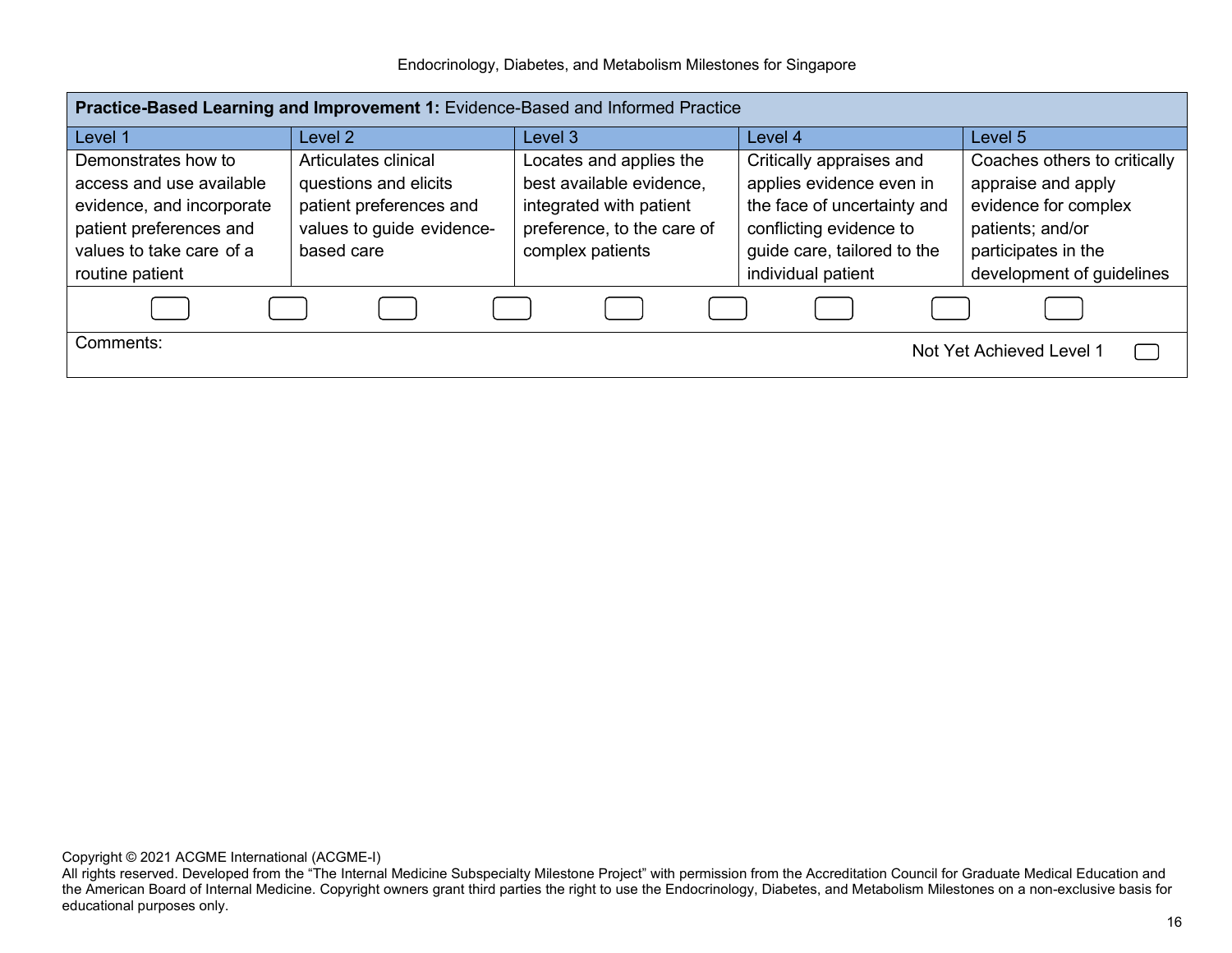| Practice-Based Learning and Improvement 2: Reflective Practice and Commitment to Personal Growth      |                                                                                                                        |                                                                                                                                            |                                                                                                                                   |                                          |  |  |
|-------------------------------------------------------------------------------------------------------|------------------------------------------------------------------------------------------------------------------------|--------------------------------------------------------------------------------------------------------------------------------------------|-----------------------------------------------------------------------------------------------------------------------------------|------------------------------------------|--|--|
| Level 1                                                                                               | Level 2                                                                                                                | Level 3                                                                                                                                    | Level 4                                                                                                                           | Level 5                                  |  |  |
| Accepts responsibility for                                                                            | Demonstrates openness to                                                                                               | Seeks performance data                                                                                                                     | Intentionally seeks                                                                                                               | Role models consistently                 |  |  |
| personal and professional                                                                             | performance data                                                                                                       | episodically, with                                                                                                                         | performance data                                                                                                                  | seeking performance data,                |  |  |
| development by                                                                                        | (feedback and other input)                                                                                             | adaptability and humility                                                                                                                  | consistently, with                                                                                                                | with adaptability and                    |  |  |
| establishing goals                                                                                    | to inform goals                                                                                                        |                                                                                                                                            | adaptability and humility                                                                                                         | humility                                 |  |  |
| Identifies the factors that<br>contribute to gap(s)<br>between expectations and<br>actual performance | Analyzes and reflects on<br>the factors that contribute<br>to gap(s) between<br>expectations and actual<br>performance | Analyzes, reflects on, and<br>institutes behavioral<br>change(s) to narrow the<br>gap(s) between<br>expectations and actual<br>performance | Challenges assumptions<br>and considers alternatives<br>in narrowing the gap(s)<br>between expectations and<br>actual performance | Coaches others on<br>reflective practice |  |  |
| Actively seeks                                                                                        | Designs and implements a                                                                                               | Independently creates and                                                                                                                  | Uses performance data to                                                                                                          | Facilitates the design and               |  |  |
| opportunities to improve                                                                              | learning plan, with                                                                                                    | implements a learning plan                                                                                                                 | measure the effectiveness                                                                                                         | implementation of learning               |  |  |
|                                                                                                       | prompting                                                                                                              |                                                                                                                                            | of the learning plan and,                                                                                                         | plans for others                         |  |  |
|                                                                                                       |                                                                                                                        |                                                                                                                                            | when necessary, improves                                                                                                          |                                          |  |  |
|                                                                                                       |                                                                                                                        |                                                                                                                                            | it                                                                                                                                |                                          |  |  |
|                                                                                                       |                                                                                                                        |                                                                                                                                            |                                                                                                                                   |                                          |  |  |
| Comments:<br>Not Yet Achieved Level 1                                                                 |                                                                                                                        |                                                                                                                                            |                                                                                                                                   |                                          |  |  |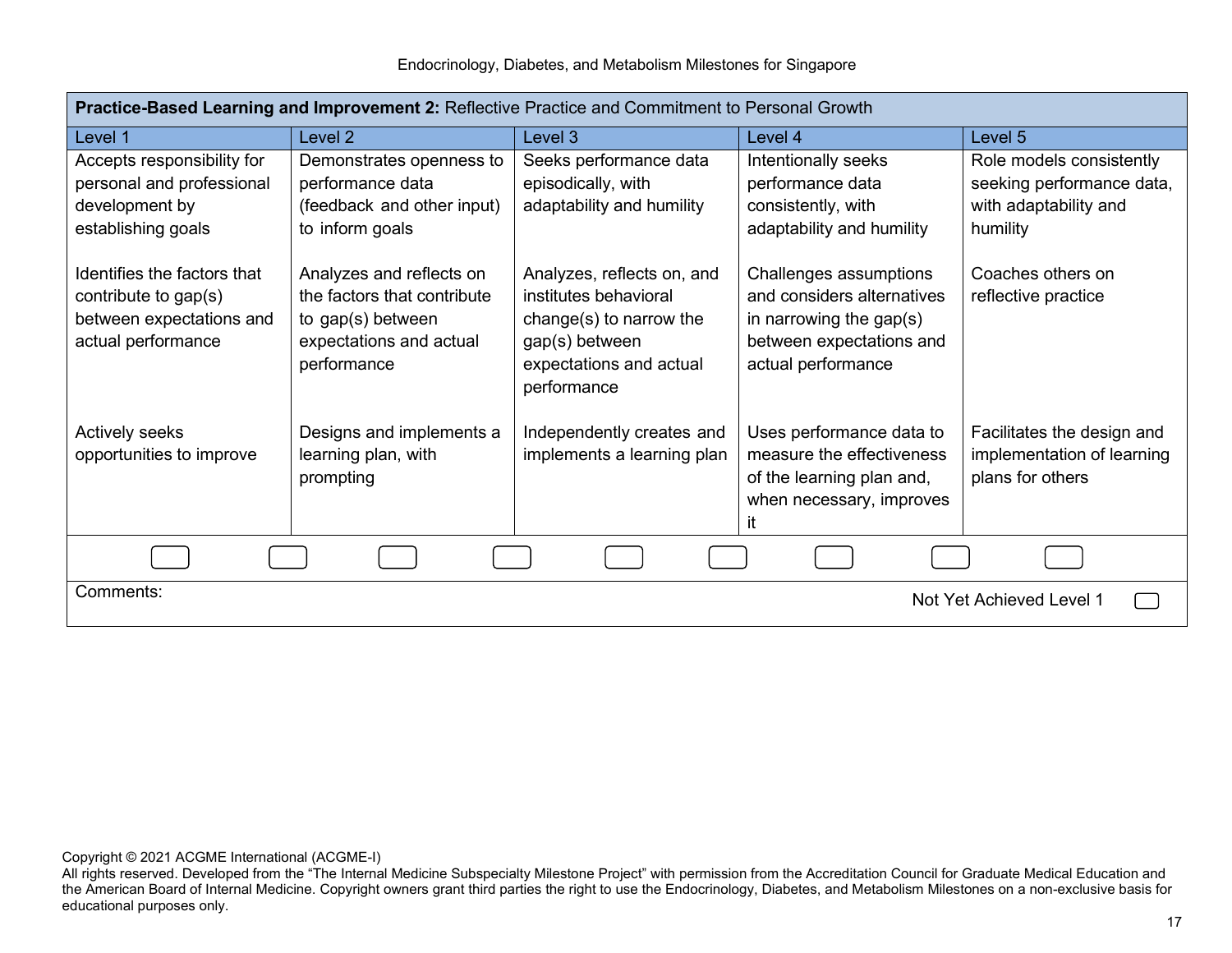| <b>Professionalism 1: Professional Behavior and Ethical Principles</b>                                                                                                                                                                          |                                                                             |                                                                                            |                                                                                                                                                                                                                 |                                                                                                                                           |  |  |
|-------------------------------------------------------------------------------------------------------------------------------------------------------------------------------------------------------------------------------------------------|-----------------------------------------------------------------------------|--------------------------------------------------------------------------------------------|-----------------------------------------------------------------------------------------------------------------------------------------------------------------------------------------------------------------|-------------------------------------------------------------------------------------------------------------------------------------------|--|--|
| Level 1                                                                                                                                                                                                                                         | Level <sub>2</sub>                                                          | Level 3                                                                                    | Level 4                                                                                                                                                                                                         | Level 5                                                                                                                                   |  |  |
| Identifies and describes<br>potential triggers for<br>professionalism lapses                                                                                                                                                                    | Demonstrates insight into<br>professional behavior in<br>routine situations | Demonstrates professional<br>behavior in complex or<br>stressful situations                | Recognizes situations that<br>may trigger<br>professionalism lapses and<br>intervenes to prevent<br>lapses in self and others                                                                                   | Coaches others when their<br>behavior fails to meet<br>professional expectations                                                          |  |  |
| Describes when and how<br>to appropriately report<br>professionalism lapses,<br>including strategies for<br>addressing common<br>barriers                                                                                                       | Takes responsibility for<br>own professionalism<br>lapses                   | Analyzes complex<br>situations using ethical<br>principles                                 | Recognizes and utilizes<br>appropriate resources for<br>managing and resolving<br>ethical dilemmas as<br>needed (e.g., ethics<br>consultations, literature<br>review, risk<br>management/legal<br>consultation) | Identifies and seeks to<br>address system-level<br>factors that induce or<br>exacerbate ethical<br>problems or impede their<br>resolution |  |  |
| Demonstrates knowledge<br>of the ethical principles<br>underlying informed<br>consent, surrogate<br>decision making, advance<br>directives, confidentiality,<br>error disclosure,<br>stewardship of limited<br>resources, and related<br>topics | Analyzes straightforward<br>situations using ethical<br>principles          | Recognizes need to seek<br>help in managing and<br>resolving complex ethical<br>situations |                                                                                                                                                                                                                 |                                                                                                                                           |  |  |
|                                                                                                                                                                                                                                                 |                                                                             |                                                                                            |                                                                                                                                                                                                                 |                                                                                                                                           |  |  |
| Comments:<br>Not Yet Achieved Level 1                                                                                                                                                                                                           |                                                                             |                                                                                            |                                                                                                                                                                                                                 |                                                                                                                                           |  |  |

All rights reserved. Developed from the "The Internal Medicine Subspecialty Milestone Project" with permission from the Accreditation Council for Graduate Medical Education and the American Board of Internal Medicine. Copyright owners grant third parties the right to use the Endocrinology, Diabetes, and Metabolism Milestones on a non-exclusive basis for educational purposes only.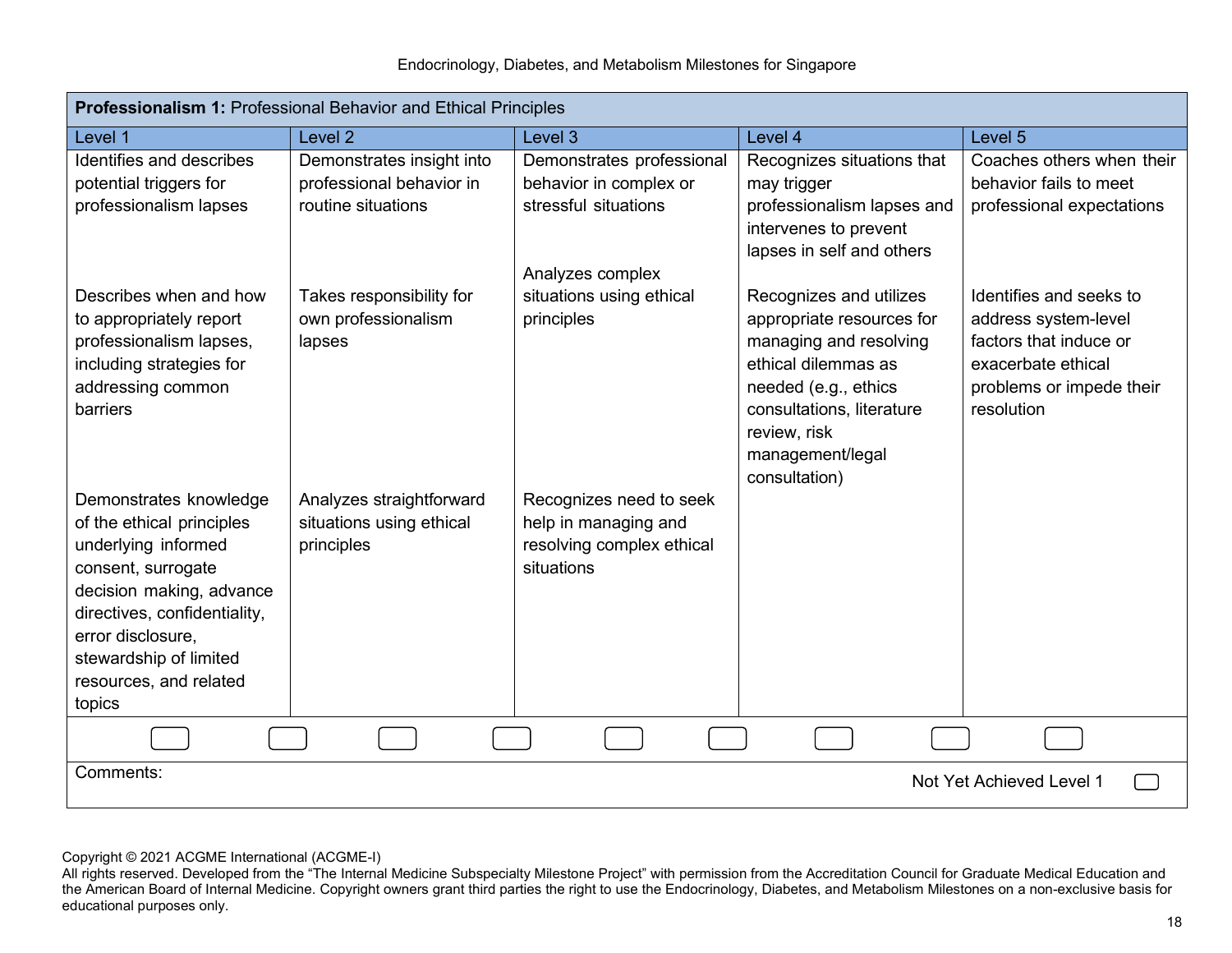| <b>Professionalism 2: Accountability/Conscientiousness</b>                                                                                                                                                          |                                                                                                                               |                                                                                                                                               |                                                                                                                             |                                       |  |  |
|---------------------------------------------------------------------------------------------------------------------------------------------------------------------------------------------------------------------|-------------------------------------------------------------------------------------------------------------------------------|-----------------------------------------------------------------------------------------------------------------------------------------------|-----------------------------------------------------------------------------------------------------------------------------|---------------------------------------|--|--|
| Level 1                                                                                                                                                                                                             | Level <sub>2</sub>                                                                                                            | Level 3                                                                                                                                       | Level 4                                                                                                                     | Level 5                               |  |  |
| Takes responsibility for<br>failure to complete tasks<br>and responsibilities,<br>identifies potential<br>contributing factors, and<br>describes strategies for<br>ensuring timely task<br>completion in the future | Performs tasks and<br>responsibilities in a timely<br>manner with appropriate<br>attention to detail in routine<br>situations | Performs tasks and<br>responsibilities in a timely<br>manner with appropriate<br>attention to detail in<br>complex or stressful<br>situations | Recognizes situations that<br>may impact others' ability<br>to complete tasks and<br>responsibilities in a timely<br>manner | Takes ownership of<br>system outcomes |  |  |
| Responds promptly to<br>requests or reminders to<br>complete tasks and<br>responsibilities                                                                                                                          | Recognizes situations that<br>may impact own ability to<br>complete tasks and<br>responsibilities in a timely<br>manner       | Proactively implements<br>strategies to ensure that<br>the needs of patients,<br>teams, and systems are<br>met                                |                                                                                                                             |                                       |  |  |
|                                                                                                                                                                                                                     |                                                                                                                               |                                                                                                                                               |                                                                                                                             |                                       |  |  |
| Comments:<br>Not Yet Achieved Level 1                                                                                                                                                                               |                                                                                                                               |                                                                                                                                               |                                                                                                                             |                                       |  |  |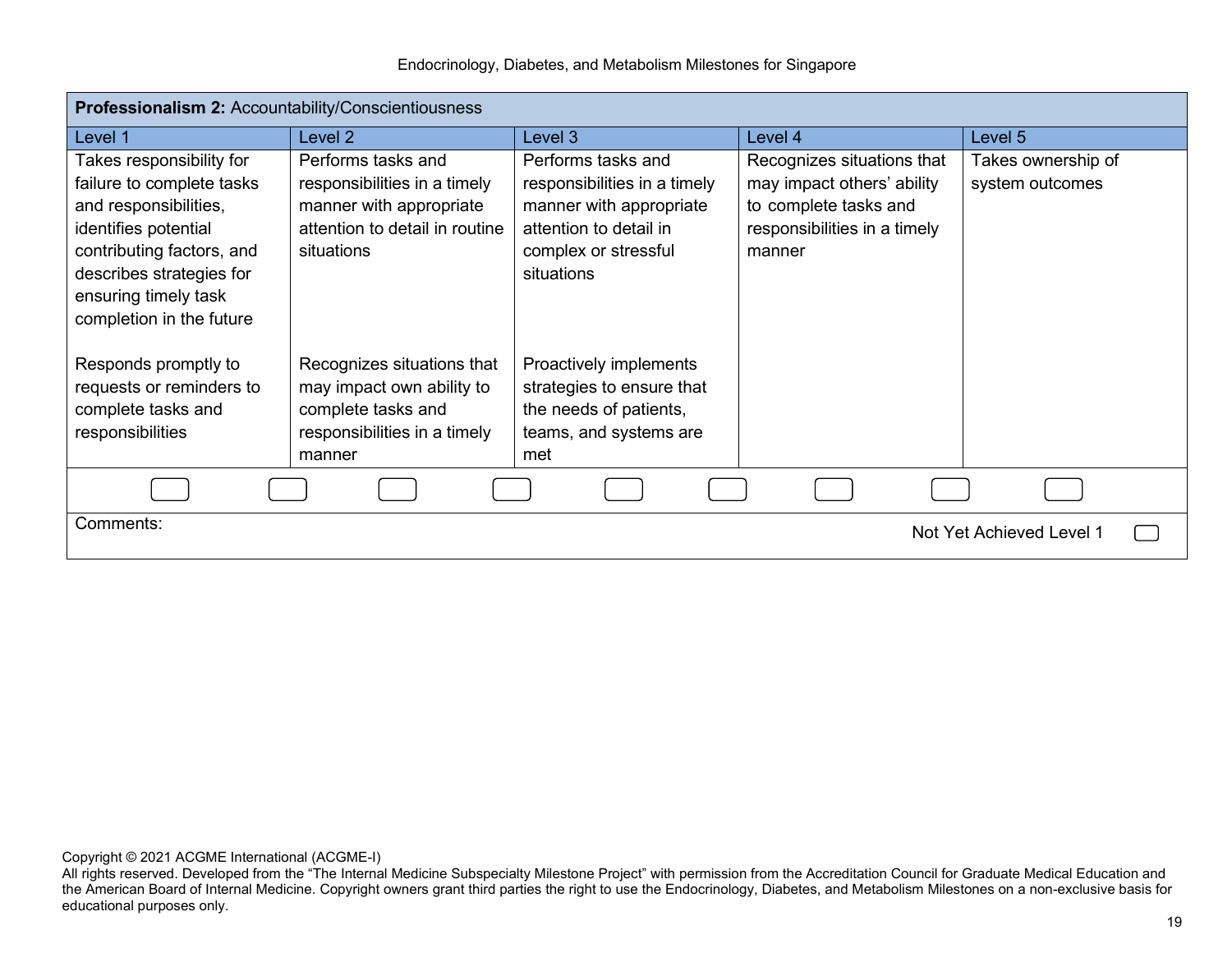| Professionalism 3: Self-Awareness and Help-Seeking |                             |                             |                             |                         |
|----------------------------------------------------|-----------------------------|-----------------------------|-----------------------------|-------------------------|
| Level 1                                            | Level 2                     | Level 3                     | Level 4                     | Level 5                 |
| Recognizes status of                               | Independently recognizes    | With assistance, proposes   | Independently develops a    | Coaches others when     |
| personal and professional                          | status of personal and      | a plan to optimize personal | plan to optimize personal   | emotional responses or  |
| well-being, with assistance                        | professional well-being     | and professional well-      | and professional well-      | limitations in          |
|                                                    |                             | being                       | being                       | knowledge/skills do not |
|                                                    |                             |                             |                             | meet professional       |
|                                                    |                             |                             |                             | expectations            |
| Recognizes limits in the                           | Independently recognizes    | With assistance, proposes   | Independently develops a    |                         |
| knowledge/skills of self or                        | limits in the               | a plan to remediate or      | plan to remediate or        |                         |
| team, with assistance                              | knowledge/skills of self or | improve limits in the       | improve limits in the       |                         |
|                                                    | team                        | knowledge/skills of self or | knowledge/skills of self or |                         |
|                                                    |                             | team                        | team                        |                         |
|                                                    |                             |                             |                             |                         |
|                                                    |                             |                             |                             |                         |
|                                                    | Demonstrates appropriate    |                             |                             |                         |
|                                                    | help-seeking behaviors      |                             |                             |                         |
|                                                    |                             |                             |                             |                         |
| Comments:<br>Not Yet Achieved Level 1              |                             |                             |                             |                         |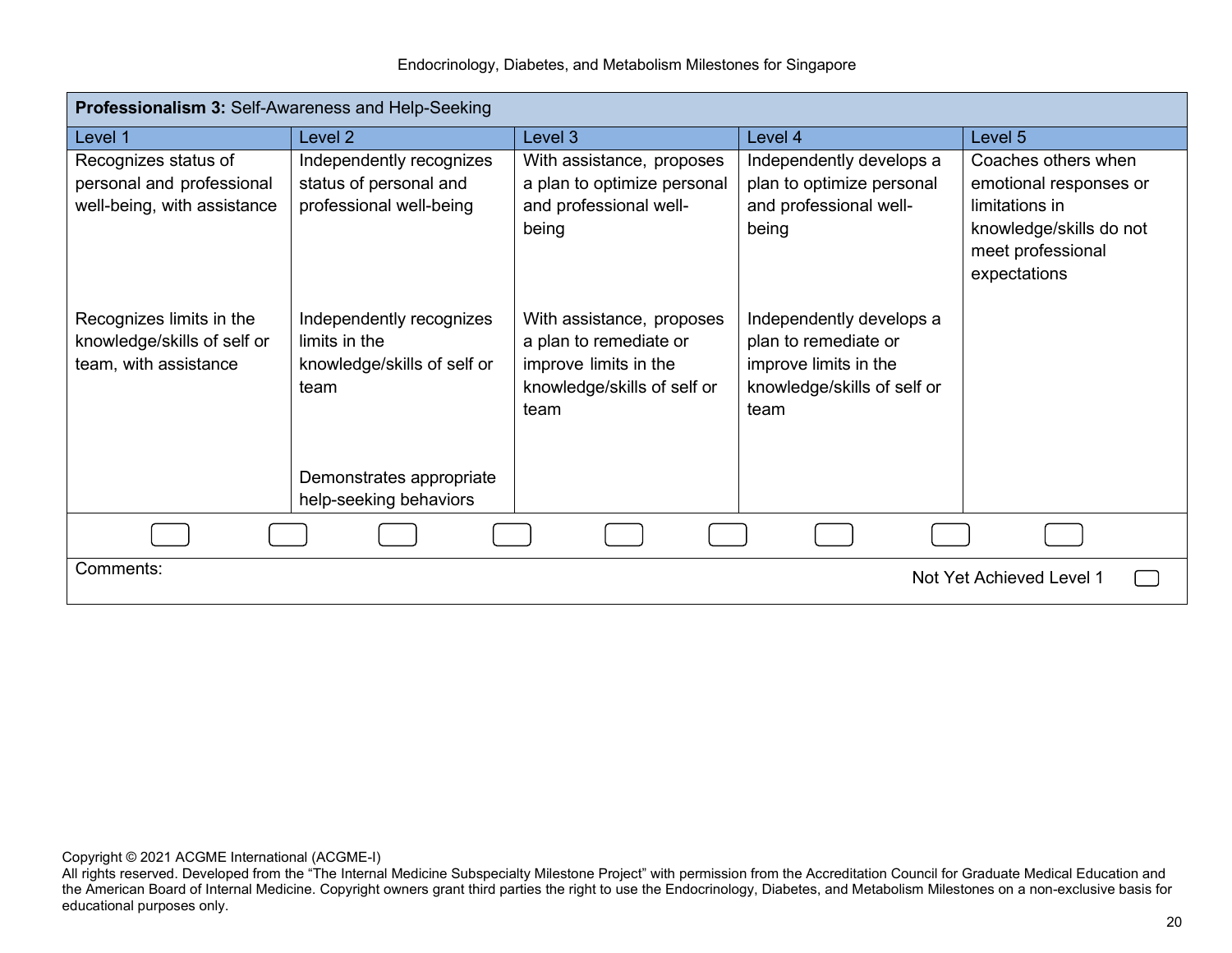| Interpersonal and Communication Skills 1: Patient- and Family-Centered Communication                                                                                                          |                                                                                                                                                                                                                   |                                                                                                                                                                                                   |                                                                                                                                                                            |                                                                                                                                                |
|-----------------------------------------------------------------------------------------------------------------------------------------------------------------------------------------------|-------------------------------------------------------------------------------------------------------------------------------------------------------------------------------------------------------------------|---------------------------------------------------------------------------------------------------------------------------------------------------------------------------------------------------|----------------------------------------------------------------------------------------------------------------------------------------------------------------------------|------------------------------------------------------------------------------------------------------------------------------------------------|
| Level 1                                                                                                                                                                                       | Level <sub>2</sub>                                                                                                                                                                                                | Level 3                                                                                                                                                                                           | Level 4                                                                                                                                                                    | Level <sub>5</sub>                                                                                                                             |
| Uses language and non-<br>verbal behavior to<br>demonstrate respect and<br>establish rapport                                                                                                  | Establishes a therapeutic<br>relationship in<br>straightforward encounters<br>using active listening and<br>clear language                                                                                        | Establishes a therapeutic<br>relationship<br>in challenging patient<br>encounters                                                                                                                 | Easily establishes<br>therapeutic relationships,<br>with attention to<br>patient/family concerns<br>and context, regardless of<br>complexity                               | Mentors others in<br>situational awareness and<br>critical self-reflection to<br>consistently develop<br>positive therapeutic<br>relationships |
| Identifies common barriers<br>to effective communication<br>(e.g., language, disability)<br>while accurately<br>communicating own role<br>within the health care<br>system                    | Identifies complex barriers<br>to effective<br>communication (e.g.,<br>health literacy, cultural)                                                                                                                 | When prompted, reflects<br>on personal biases while<br>attempting to minimize<br>communication barriers                                                                                           | Independently recognizes<br>personal biases while<br>attempting to proactively<br>minimize communication<br>barriers                                                       | Role models self-<br>awareness practice while<br>identifying teaching a<br>contextual approach to<br>minimize communication<br>barriers        |
| Identifies the need to<br>adjust communication<br>strategies based on<br>assessment of<br>patient/family expectations<br>and understanding of their<br>health status and treatment<br>options | Organizes and initiates<br>communication with<br>patient/family by<br>introducing stakeholders,<br>setting the agenda,<br>clarifying expectations, and<br>verifying an understanding<br>of the clinical situation | With guidance, sensitively<br>and compassionately<br>delivers medical<br>information; elicits<br>patient/family values, goals<br>and preferences; and<br>acknowledges uncertainty<br>and conflict | Independently uses shared<br>decision making to align<br>patient/family values,<br>goals, and preferences<br>with treatment options to<br>make a personalized care<br>plan | Role models shared<br>decision making in<br>patient/family<br>communication in<br>situations with a high<br>degree of<br>uncertainty/conflict  |
|                                                                                                                                                                                               |                                                                                                                                                                                                                   |                                                                                                                                                                                                   |                                                                                                                                                                            |                                                                                                                                                |
| Comments:<br>Not Yet Achieved Level 1                                                                                                                                                         |                                                                                                                                                                                                                   |                                                                                                                                                                                                   |                                                                                                                                                                            |                                                                                                                                                |

All rights reserved. Developed from the "The Internal Medicine Subspecialty Milestone Project" with permission from the Accreditation Council for Graduate Medical Education and the American Board of Internal Medicine. Copyright owners grant third parties the right to use the Endocrinology, Diabetes, and Metabolism Milestones on a non-exclusive basis for educational purposes only.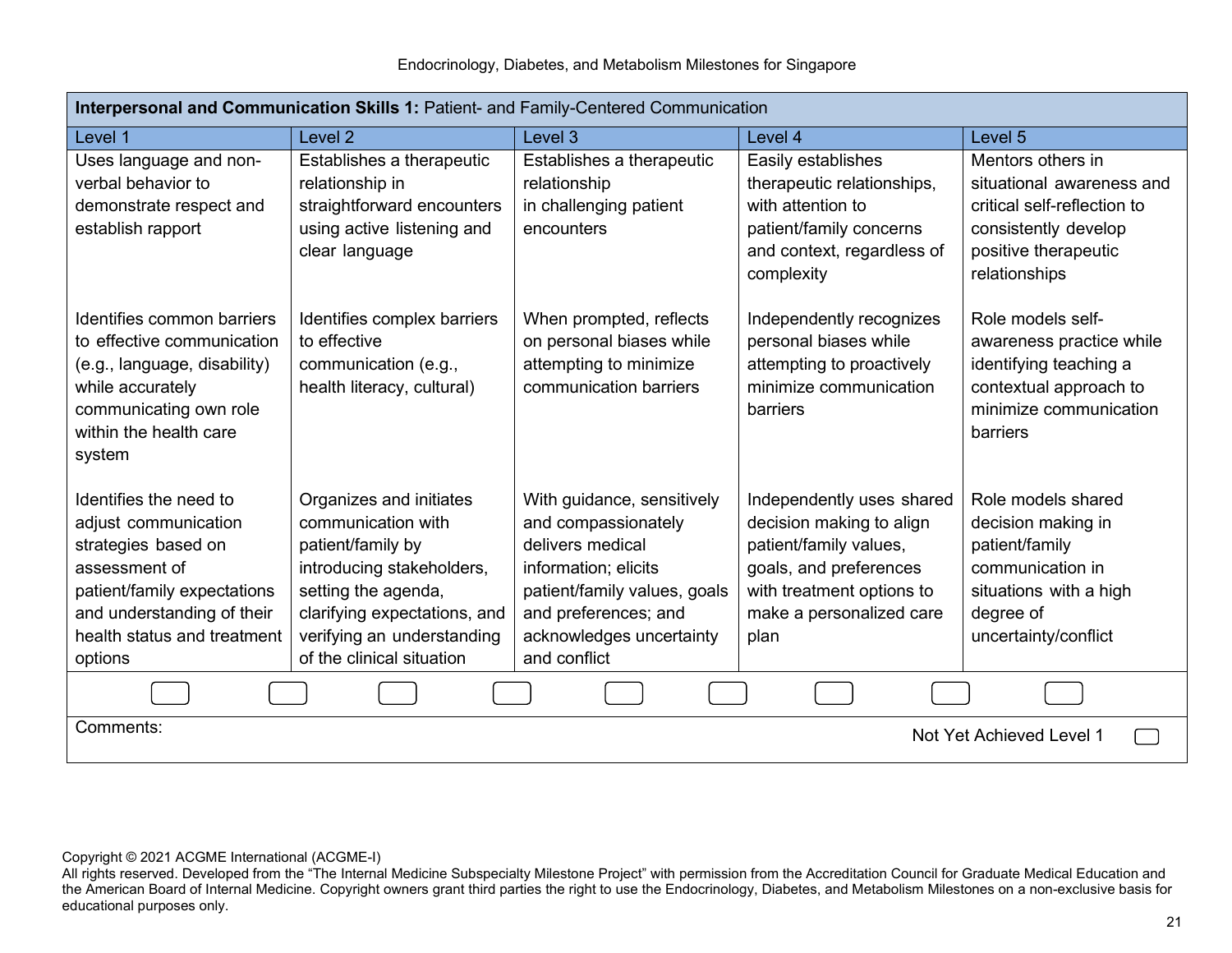Endocrinology, Diabetes, and Metabolism Milestones for Singapore

| Interpersonal and Communication Skills 2: Interprofessional and Team Communication |                                                                                                      |                                                                                                     |                                                                                                                 |                                                                                                                                                 |
|------------------------------------------------------------------------------------|------------------------------------------------------------------------------------------------------|-----------------------------------------------------------------------------------------------------|-----------------------------------------------------------------------------------------------------------------|-------------------------------------------------------------------------------------------------------------------------------------------------|
| Level 1                                                                            | Level <sub>2</sub>                                                                                   | Level 3                                                                                             | Level 4                                                                                                         | Level 5                                                                                                                                         |
| Respectfully requests a<br>consultation                                            | Clearly and concisely<br>requests a consultation                                                     | Checks own understanding<br>of consultant<br>recommendations                                        | Coordinates<br>recommendations from<br>different members of the<br>health care team to<br>optimize patient care | Role models flexible<br>communication strategies<br>that value input from all<br>health care team<br>members, resolving<br>conflict when needed |
| Respectfully receives a<br>consultation request                                    | Clearly and concisely<br>responds to a consultation<br>request                                       | Checks understanding of<br>recommendations when<br>providing consultation                           | Communicates feedback<br>and constructive criticism<br>to superiors                                             | Facilitates regular health<br>care team-based feedback<br>in complex situations                                                                 |
| Uses language that values<br>all members of the health<br>care team                | Communicates information<br>effectively with all health<br>care team members<br>Solicits feedback on | Uses active listening to<br>adapt communication style<br>to fit team needs<br>Communicates concerns |                                                                                                                 |                                                                                                                                                 |
|                                                                                    | performance as a member<br>of the health care team                                                   | and provides feedback to<br>peers and learners                                                      |                                                                                                                 |                                                                                                                                                 |
|                                                                                    |                                                                                                      |                                                                                                     |                                                                                                                 |                                                                                                                                                 |
| Comments:<br>Not Yet Achieved Level 1                                              |                                                                                                      |                                                                                                     |                                                                                                                 |                                                                                                                                                 |

All rights reserved. Developed from the "The Internal Medicine Subspecialty Milestone Project" with permission from the Accreditation Council for Graduate Medical Education and the American Board of Internal Medicine. Copyright owners grant third parties the right to use the Endocrinology, Diabetes, and Metabolism Milestones on a non-exclusive basis for educational purposes only.